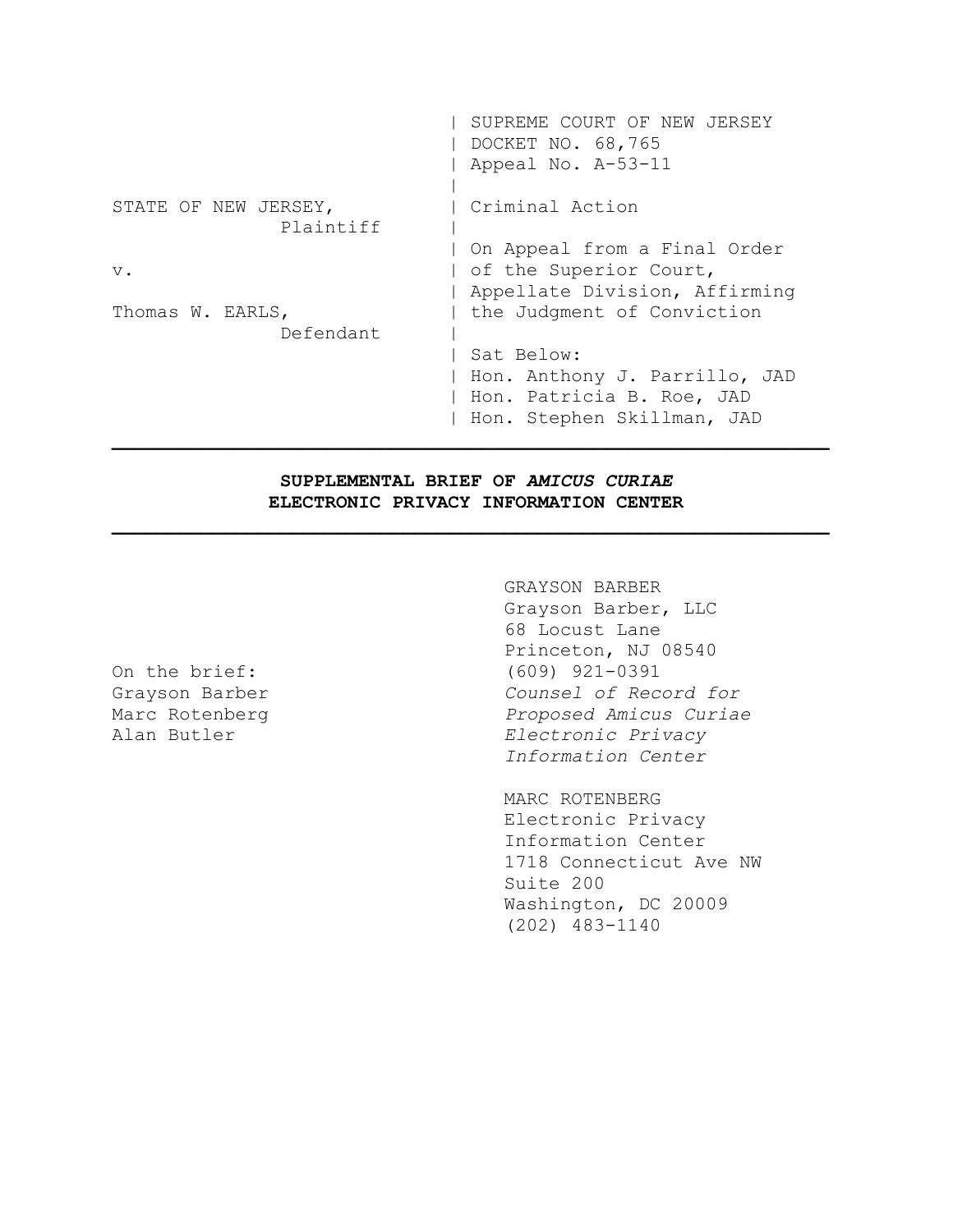## **TABLE OF CONTENTS**

| Current Technology Allows Law Enforcement to Pinpoint the<br>Ι. |
|-----------------------------------------------------------------|
| Location of Mobile Devices, Even in a Private Residence, Using  |
|                                                                 |
| A. Mobile Devices Include Cell Phones, Smartphones, and Other   |
| Wireless Data-Enabled Devices 3                                 |
| B. Current Technologies Can Precisely Locate a Device Using     |
| Network-based, Handset-based, or Third Party Methods  8         |
| Reasonable Expectation of Privacy in Location of Modern<br>II.  |
| Cell Phones Under Federal and State Constitutions17             |
| Individuals Have a Reasonable Expectation of Privacy in<br>Α.   |
| the Location of Their Modern Cell Phones Under the Federal      |
|                                                                 |
| B. An Individual's Reasonable Expectation of Privacy in the     |
| Location of Their Cell Phone Is Not Eliminated by the           |
| Third Party Doctrine Because Location Data Is Not               |
| Voluntarily Disclosed and It Is Protected Under the             |
|                                                                 |
| C. Many State Supreme Courts Provide Privacy Protections at     |
| Least as Expansive as the Fourth Amendment, and New Jersey      |
| and Other States Explicitly Recognize Privacy Rights in         |
| Records Held by Third Parties 28                                |
|                                                                 |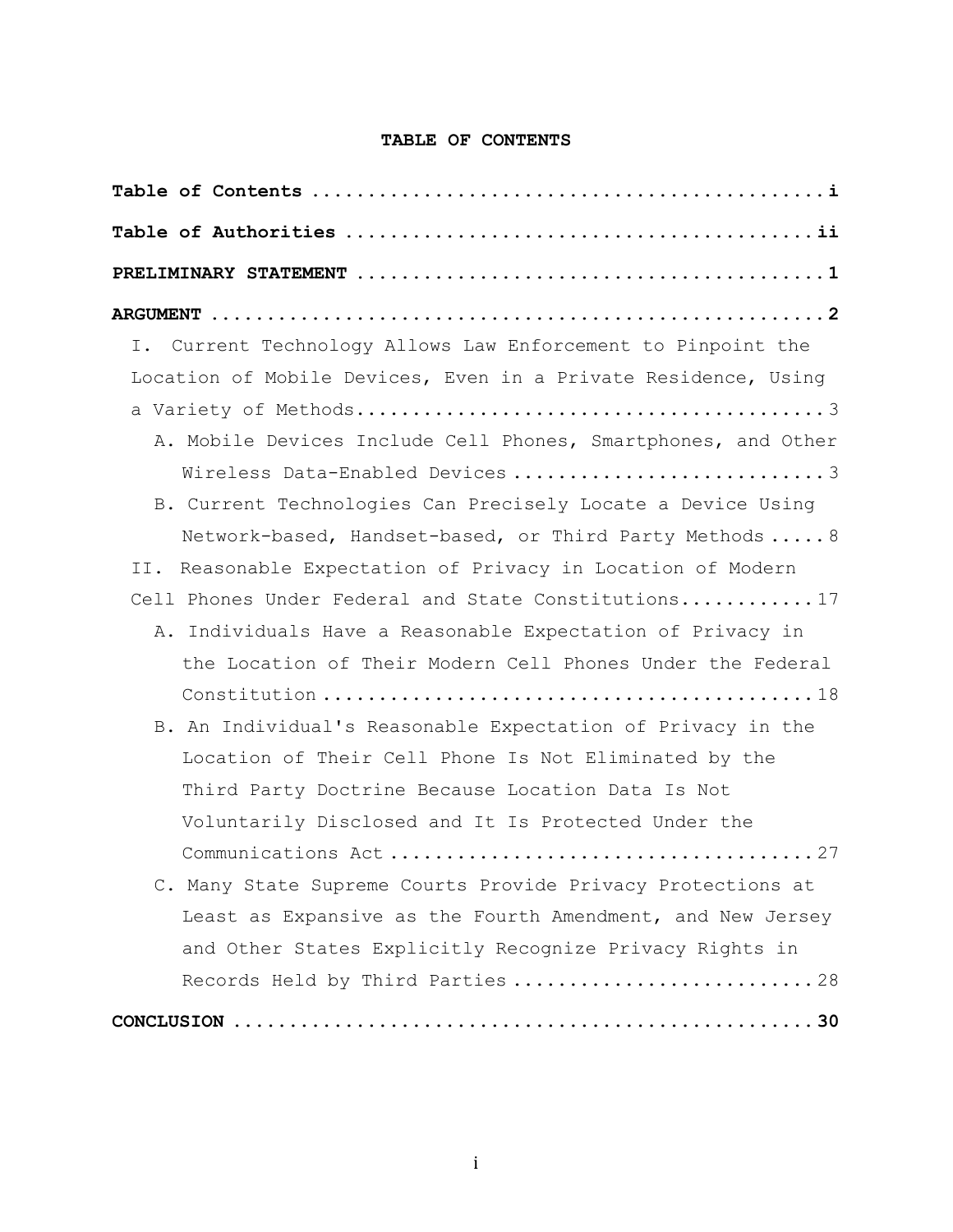## **TABLE OF AUTHORITIES**

#### **CASES**

| Commonwealth v. Connolly, 454 Mass. 808 (2009) $\ldots \ldots \ldots \ldots$                                            |
|-------------------------------------------------------------------------------------------------------------------------|
| Commonwealth v. Wyatt, 30 Mass.L.Rptr. 270 (Mass. Sup. Ct.                                                              |
|                                                                                                                         |
| In re Application for Pen Register and Trap/Trace Device                                                                |
| with Cell Site Location Auth., 396 F. Supp. 2d 747 (S.D.                                                                |
|                                                                                                                         |
| In re Application of the U.S. for an Order (1) Authorizing<br>the Use of a Pen Register and a Trap and Trace Device and |
| (2) Authorizing Release of Subscriber Information and/or                                                                |
| Cell Site Information, 384 F. Supp. 2d 562 (E.D.N.Y. 2005)  24                                                          |
| In re Application of the U.S. for an Order Authorizing the                                                              |
| Installation and Use of a Pen Register, 415 F. Supp. 2d 211                                                             |
|                                                                                                                         |
| In re Application of the U.S. for an Order Authorizing the                                                              |
| Use of a Pen Register and Trap and Trace Device, __ F.<br>Supp. 2d , 2012 WL 2120492 (S.D. Tex. 2012) 17                |
|                                                                                                                         |
| In re Application of U.S. for an Order Authorizing<br>Installation and Use of a Pen Register and a Caller               |
| Identification System on Telephone Numbers [Sealed], 402 F.                                                             |
| Supp. 2d 597 (D. Md. 2005) 21, 24, 25                                                                                   |
| In re Application of U.S. for an Order Directing a Provider                                                             |
| of Electronic Communications Service to Disclose Records to                                                             |
| Government, 620 F.3d 304 (3d Cir. 2010) 21, 25, 27                                                                      |
| In re Application, 439 F. Supp. 2d 456 (D. Md. 2006)  24                                                                |
| In re The Application of the U.S. for an Order Authorizing                                                              |
| the Release of Prospective Cell Site Information, 407 F.                                                                |
|                                                                                                                         |
| In re U.S. ex rel. Order Pursuant to 18 U.S.C. Section<br>2703(d), Nos. 12-670, 671, 672, 673, 674, 2012 WL 4717778     |
|                                                                                                                         |
| In re U.S. for an Order Authorizing the Disclosure of                                                                   |
| Prospective Cell Site Information, 412 F. Supp. 2d 947                                                                  |
| . 24<br>$(E.D. Wisc. 2006)$                                                                                             |
| In re U.S. for Historical Cell Site Data, 747 F. Supp. 2d                                                               |
|                                                                                                                         |
| In re U.S. for Orders Authorizing Installation and Use of                                                               |
| Pen Registers, 416 F. Supp. 2d 390 (D. Md. 2006)  24                                                                    |
| In re U.S., 441 F. Supp. 2d 816 (S.D.N.Y. 2006)  24                                                                     |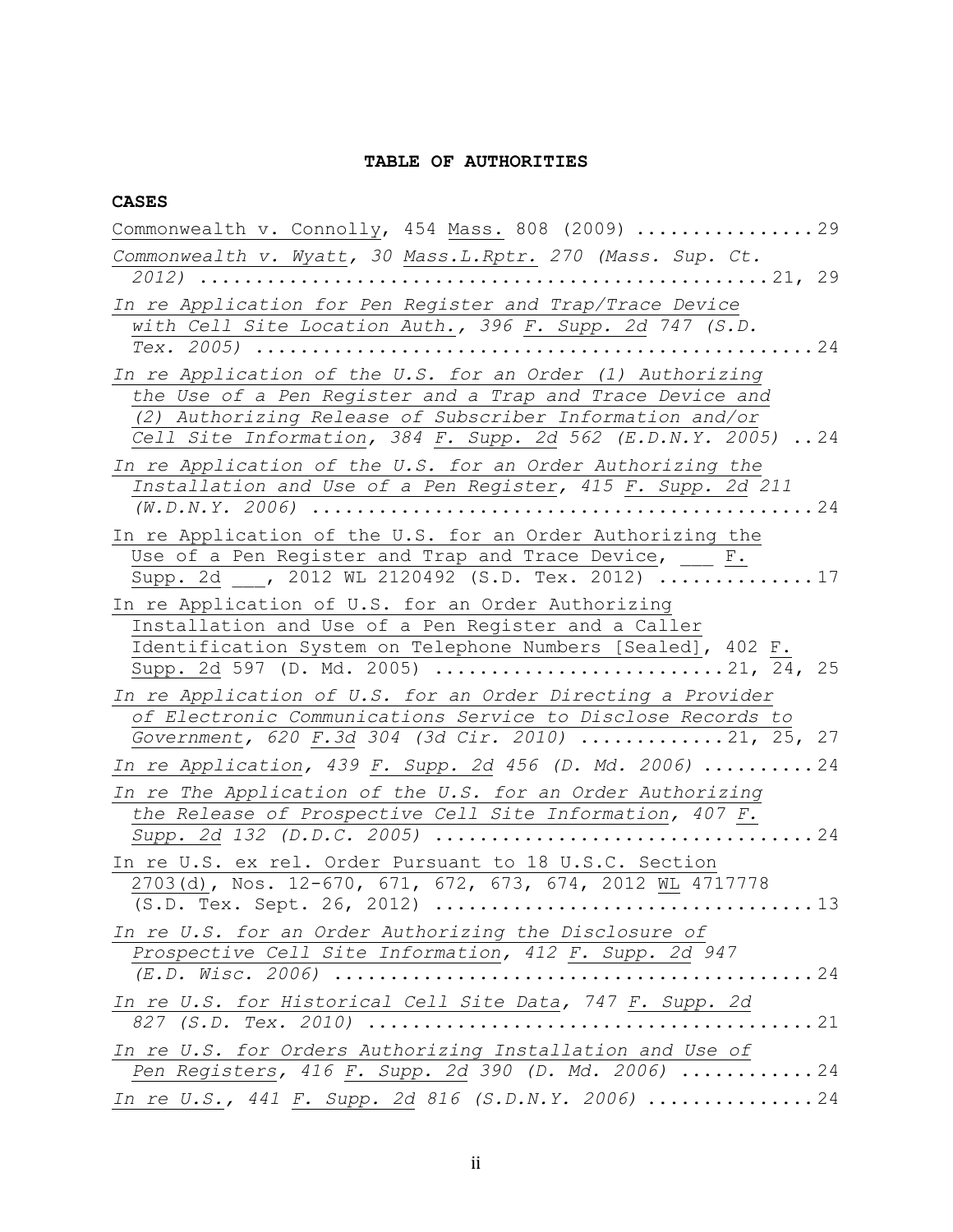| In re U.S., Nos. 1:06-MC-6, 1:06-MC-7, 2006 WL 1876847 (N.D.                                                       |
|--------------------------------------------------------------------------------------------------------------------|
| Karo v. United States, 468 U.S. 705 (1984) 20, 23                                                                  |
| Katz v. United States, 389 U.S. 347 (1967) 19                                                                      |
| Kyllo v. United States, 533 U.S. 27, 32-33 (2001)  18, 19                                                          |
| People v. Hall, 86 A.D.3d 450 (N.Y. App. Div. 1st 2011)  29                                                        |
|                                                                                                                    |
| People v. Weaver, 12 N.Y.3d 433 (2009) 21, 22, 29                                                                  |
| Smith v. Maryland, 442 U.S. 735 (1979) 18, 27                                                                      |
|                                                                                                                    |
| State v. Holden, 54 A.3d 1123 (Del. Super. Ct. 2010)  21                                                           |
| State v. Jackson, 150 Wash.2d 251 (2003)  21                                                                       |
| State v. Zahn, 812 N.W.2d 490 (S.C. 2012) 21                                                                       |
| United States v. Forest, 355 F.3d 942 (6th Cir. 2004),<br>vacated and remanded on other grounds sub nom. Garner v. |
| United States, 542 U.S. 1100 (2005) 27                                                                             |
| United States v. Jones, 132 S. Ct. 945 (2012)  2, 20, 21, 26                                                       |
| United States v. Jones, 132 S. Ct. 945 (2012) (Alito, J.,                                                          |
|                                                                                                                    |
| United States v. Jones, 132 S. Ct. 945 (2012) (Sotomayor,                                                          |
|                                                                                                                    |
| United States v. Knotts, 460 U.S. 276 (1983)  20                                                                   |
| United States v. Miller, 425 U.S. 435 (1976) 18, 27                                                                |
| United States v. Williams, 650 F. Supp. 2d 633 (W.D. Ky.                                                           |
|                                                                                                                    |
| <b>STATUTES</b>                                                                                                    |
|                                                                                                                    |
|                                                                                                                    |
|                                                                                                                    |
|                                                                                                                    |
|                                                                                                                    |
|                                                                                                                    |
|                                                                                                                    |
|                                                                                                                    |
| Communications Assistance for Law Enforcement Act ("CALEA")                                                        |
| in 1994, Pub. L. 103-414, 108 Stat. 4280 23                                                                        |
| Wireless Communications and Public Safety Act of 1999, Pub.<br>L. 106-81, 113 Stat. 1286 (1999) 27                 |
|                                                                                                                    |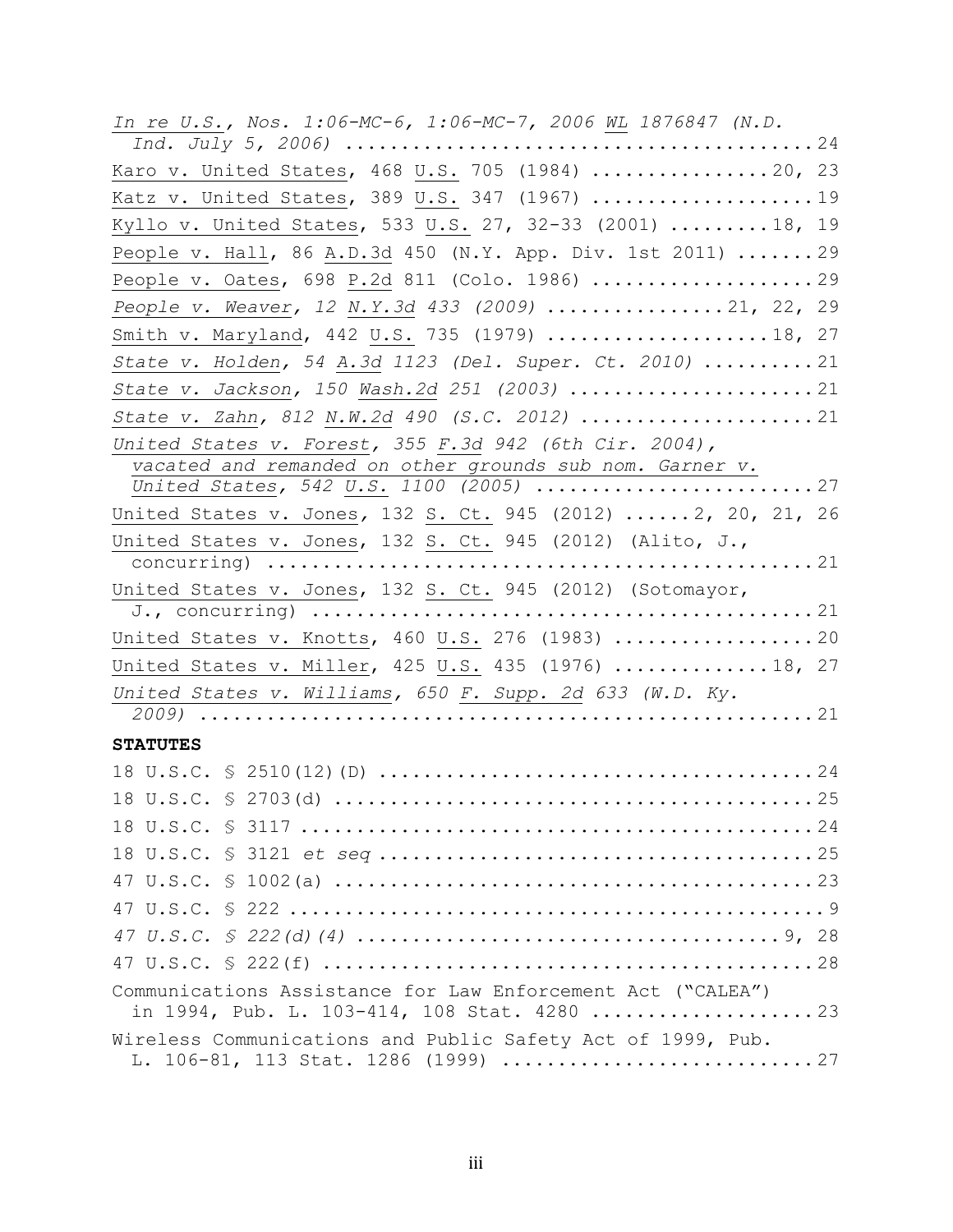## **REGULATIONS**

| ADMINISTRATIVE & LEGISLATIVE MATERIALS                                                                                                                                                                                                |
|---------------------------------------------------------------------------------------------------------------------------------------------------------------------------------------------------------------------------------------|
| Fed. Commc'ns Comm'n, Fifteenth Annual Report and Analysis<br>of Competitive Market Conditions with Respect to Mobile<br>Wireless, Including Commercial Mobile Radio Services (2011)  5                                               |
| U.S. Dep't of Health & Human Servs., Ctrs. for Disease<br>Control & Prevention, Nat'l Center for Health Statistics,<br>Wireless Substitution: State-level Estimates from the<br>National Health Interview Survey, 2010-2011, 61 Nat'l |
| OTHER AUTHORITIES                                                                                                                                                                                                                     |
| A Guide to the Wireless Engineering Body of Knowledge 77                                                                                                                                                                              |
| Aaron Smith, The Best (and Worst) of Mobile Connectivity,<br>Pew Internet & American Life Project (Nov. 30, 2012) 23                                                                                                                  |
| Adam Gorski, Understanding GPS Performance in Urban<br>Environments, AGI (Jan. 4, 2011) 15                                                                                                                                            |
| Ali H. Sayed, Alireza Tarighat & Nima Khajehnouri, Network-<br>Based Wireless Location, IEEE Signal Processing Magazine 24                                                                                                            |
| America's New Mobile Majority: a Look at Smartphone Owners                                                                                                                                                                            |
| Ann Cavoukian & Kim Cameron, Wi-Fi Positioning Systems:<br>Beware of Unintended Consequences (June 2011)  15, 16                                                                                                                      |
| Apple, iPad with Wi-Fi + Cellular (2012)  8                                                                                                                                                                                           |
|                                                                                                                                                                                                                                       |
| Ariane de Vogue, Supreme Court Ruling Prompts FBI to Turn<br>Off $3,000$ Tracking Devices, Yahoo! News (Mar. 7, 2012)  22                                                                                                             |
| Axel Küpper, Location-Based Services: Fundamentals and<br>Operation (2006) 4, 10, 12, 13, 14, 15                                                                                                                                      |
| Brian Fling, Mobile Design and Development (2009) 7                                                                                                                                                                                   |
| CDG, Welcome to the World of CDMA: Glossary  4, 10, 11                                                                                                                                                                                |
| CTIA: The Wireless Ass'n, Wireless in America: Wireless<br>Subscriber Statistics (May 2011)  12                                                                                                                                       |
| CTIA: The Wireless Association, Wireless in America: How                                                                                                                                                                              |
| CTIA: The Wireless Association, Wireless Quick Facts (2012)  5                                                                                                                                                                        |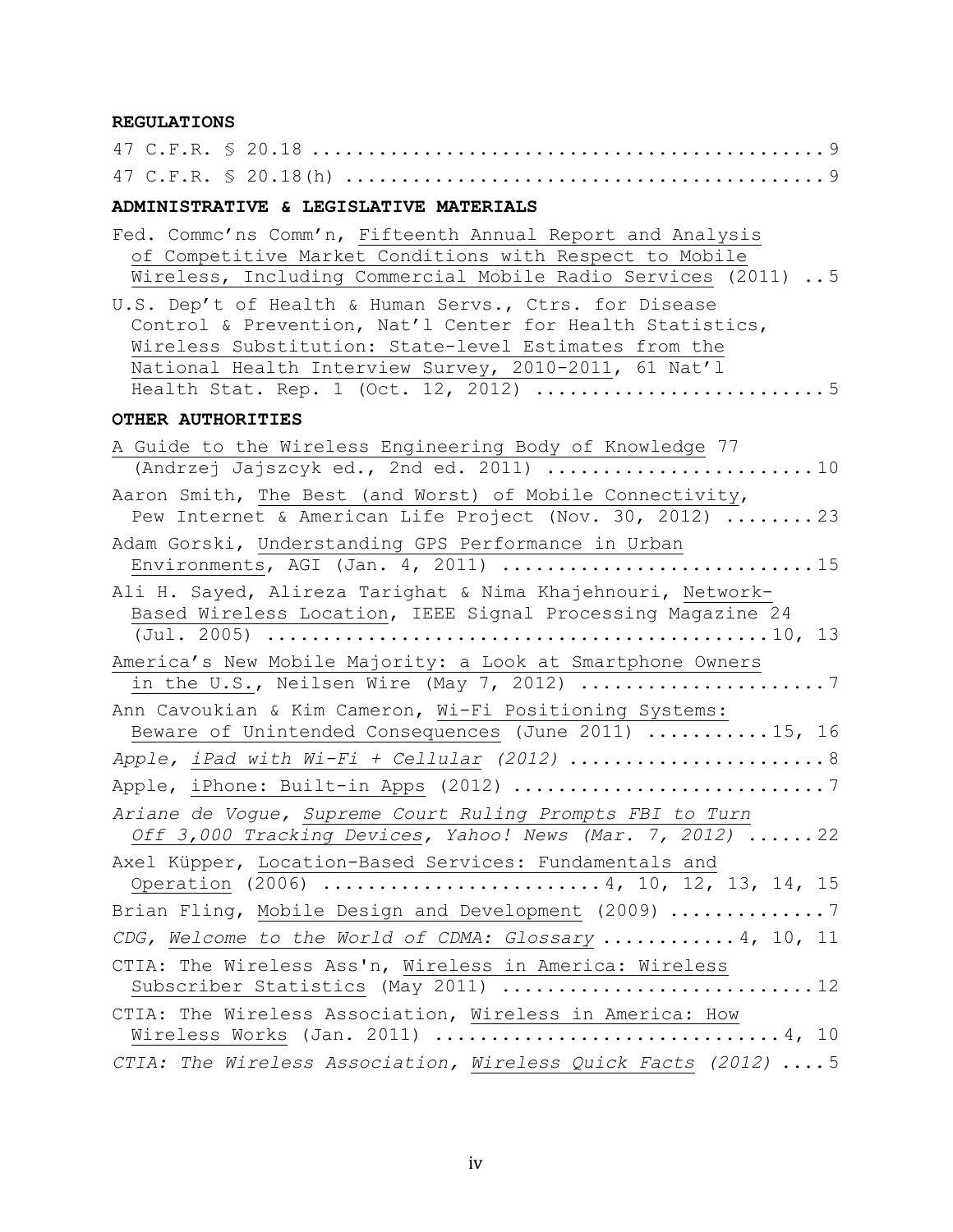| Dimitris Mavrakis, Do We Really Need Femto Cells?, Vision                                                                                                                 |
|---------------------------------------------------------------------------------------------------------------------------------------------------------------------------|
| Don Kellogg, 40 Percent of U.S. Mobile Users Own<br>Smartphones; 40 Percent are Android, Neilsen Wire (Sept. 1,<br>2011)<br>$\ldots 6$                                    |
| Fed. Commc'ns Comm'n, Enhanced $9-1-1$ - Wireless Services  9                                                                                                             |
| Frank Van Diggelen, A-GPS: Assisted GPS, GNSS, and SBAS<br>. 14                                                                                                           |
| Google, Statement to Several National Data Protection                                                                                                                     |
| Heather Kelly, OMG, the Text Message Turns 20. But Has SMS                                                                                                                |
| Janice Y. Tsai et al., Location-Sharing Technologies:<br>Privacy Risks and Controls (2010)<br>$\ldots$ . 26                                                               |
| Jennifer Valentino-Devries, Stingray Phone Tracker Fuels<br>Constitutional Clash, Wall St. J., Sept. 22, 2011  16                                                         |
| John R. Quain, Changes to OnStar's Privacy Terms Rile Some<br>Users, N.Y. Times Blog: Wheels (Sept. 22, 2011) $\ldots \ldots \ldots \ldots$ 26                            |
| Junhui Zhao & Xueue Zhang, Location-Based Services Handbook:<br>Wireless Location Technology in Location-Based Services<br>(Syed A. Ahson & Mohammad Ilyas eds., 2011) 12 |
| Kindle Fire HD 8.9: Faster Processor, Larger Screen, and 4G<br>Coming Soon, CNET (Sept. 23, 2012) $\ldots \ldots \ldots \ldots \ldots \ldots \ldots \ldots \ldots$        |
| M. Wesley Clark, Cell Phones as Tracking Devices, 41 Val. U.                                                                                                              |
| Maeve Duggan & Lee Rainie, Cell Phone Activities 2012, Pew<br>Internet & American Life Project (Nov. 25, 2012) 7                                                          |
| Mail2Web, Mobile Email from mail2web.com Keeps You Connected                                                                                                              |
| Michael Benisch et al., Capturing Location-Privacy<br>Preferences: Quantifying Accuracy and User-Burden<br>Tradeoffs, 15 Personal & Ubiquitous Comp. 679 (2011) 26        |
| Michele Sequeira & Michael Westphal, Cell Phone Science:<br>What Happens When You Call and Why (2010) 10                                                                  |
| Nick Bilton, Tracking File Found in iPhones, N.Y. Times,                                                                                                                  |
| Nicole Lee, The 411: Feature Phones v. Smartphones, CNET                                                                                                                  |
| Nishith D. Tripathi, Jeffrey H. Reed & Hugh F.<br>VanLandingham, Handoff in Cellular Systems, IEEE Pers.                                                                  |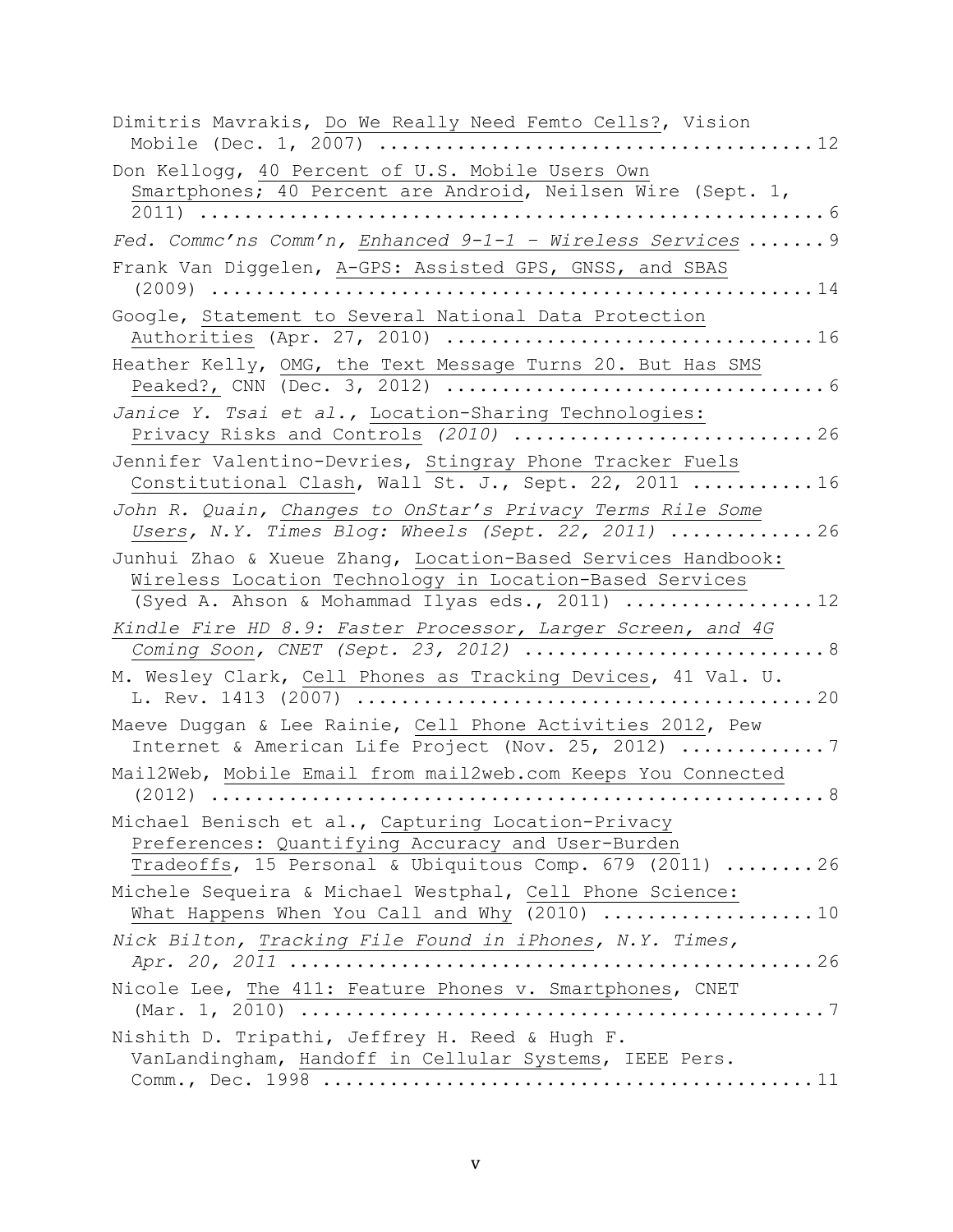| Orin Kerr, The Mosaic Theory of the Fourth Amendment, 111                                                                                                                                 |
|-------------------------------------------------------------------------------------------------------------------------------------------------------------------------------------------|
| Press Release, Small Cells Outnumber Traditional Mobile Base<br>Stations, Small Cell Forum (Oct. 31, 2012) 12                                                                             |
|                                                                                                                                                                                           |
| Stephanie K. Pell & Christopher Soghoian, Can You See Me<br>Now? Toward Reasonable Standards for Law Enforcement Access<br>to Location Data that Congress Could Enact, 26 Berkeley        |
| Stephen E. Henderson, Learning from All Fifty States: How to<br>Apply the Fourth Amendment and Its State Analogs to Protect<br>Third Party Information from Unreasonable Search, 55 Cath. |
| Susan Freiwald, Cell Phone Location Data and the Fourth<br>Amendment: A Question of Law, Not Fact, 70 Md. L. Rev. 681                                                                     |
| Tom Farley & Mark van der Hoek, Cellular Telephone Basics                                                                                                                                 |
| U.S. Air Force, Global Positioning System Factsheet (Sept.                                                                                                                                |
| Verizon Wireless, Wireless Issues: Enhanced 911 (2012)  6                                                                                                                                 |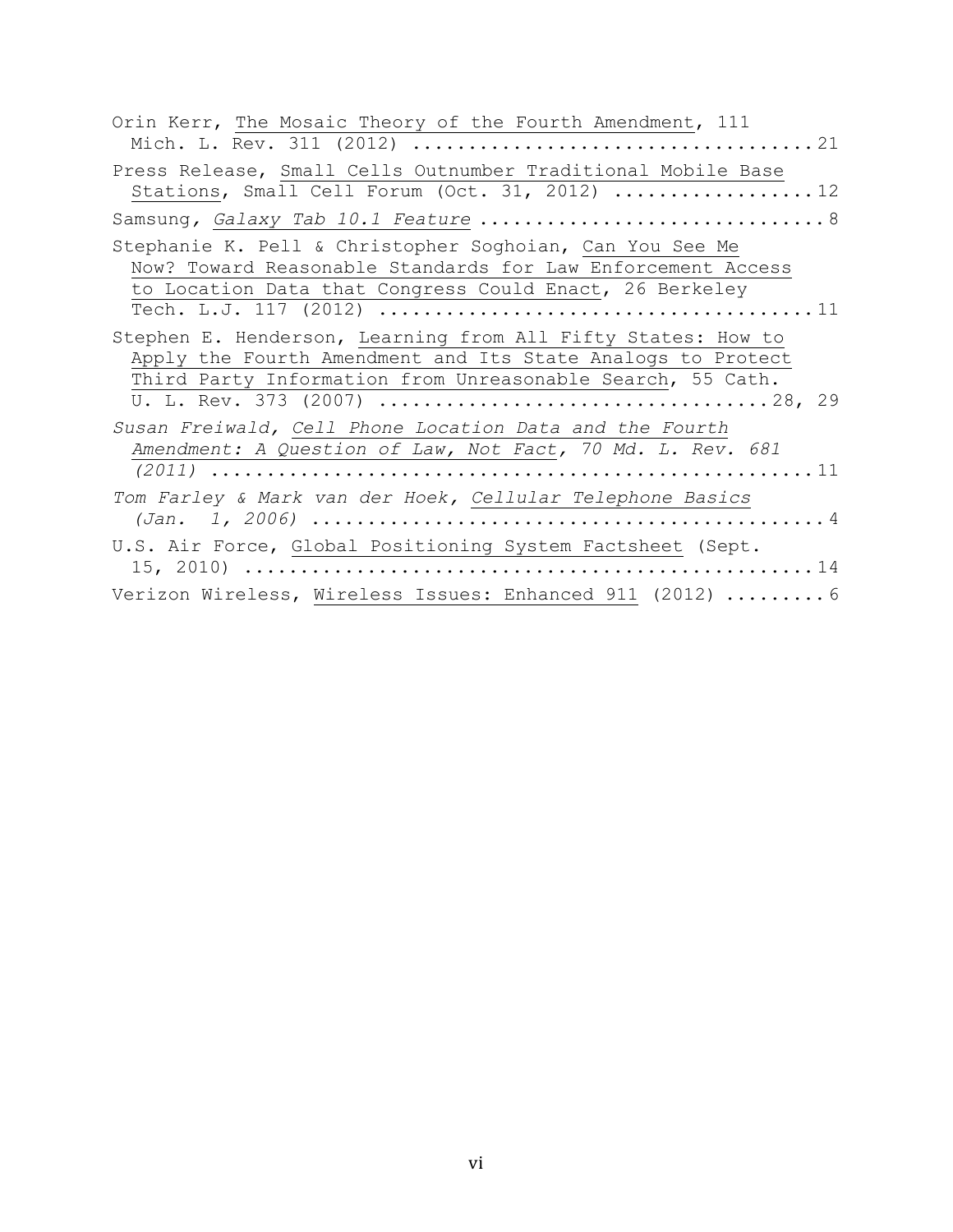#### **PRELIMINARY STATEMENT**

On November 21, 2012 this Court requested additional briefing from all parties to address six specific questions of law and fact relevant to the cell phone location tracking issue in this case. Given EPIC's role as *amicus curiae*<sup>1</sup> in this case and its expertise in legal and technological issues related to privacy and civil liberties, this supplemental *amicus* brief will address questions 5 and 6 presented by the court:

5) Please describe the current state of technology relating to cell phone location tracking and similar technologies.

6)Do cell phone users today have a reasonable expectation of privacy in the location of modern cell phones under the federal and state constitutions?

This case implicates a key privacy issue for all cell phone users: the application of federal and state constitutional privacy protections to location records collected from modern cell phones. These location records can be used to identify activities, movements, and relationships that would otherwise be private because they take place in protected spaces. Cell phones have become ubiquitous, and are an essential tool in the everyday lives of most Americans. As such, the consequence of an adverse determination regarding the privacy issue before this Court would be substantial.

 $1$  This brief was prepared with the assistance of Jeramie D. Scott, EPIC's National Security Fellow.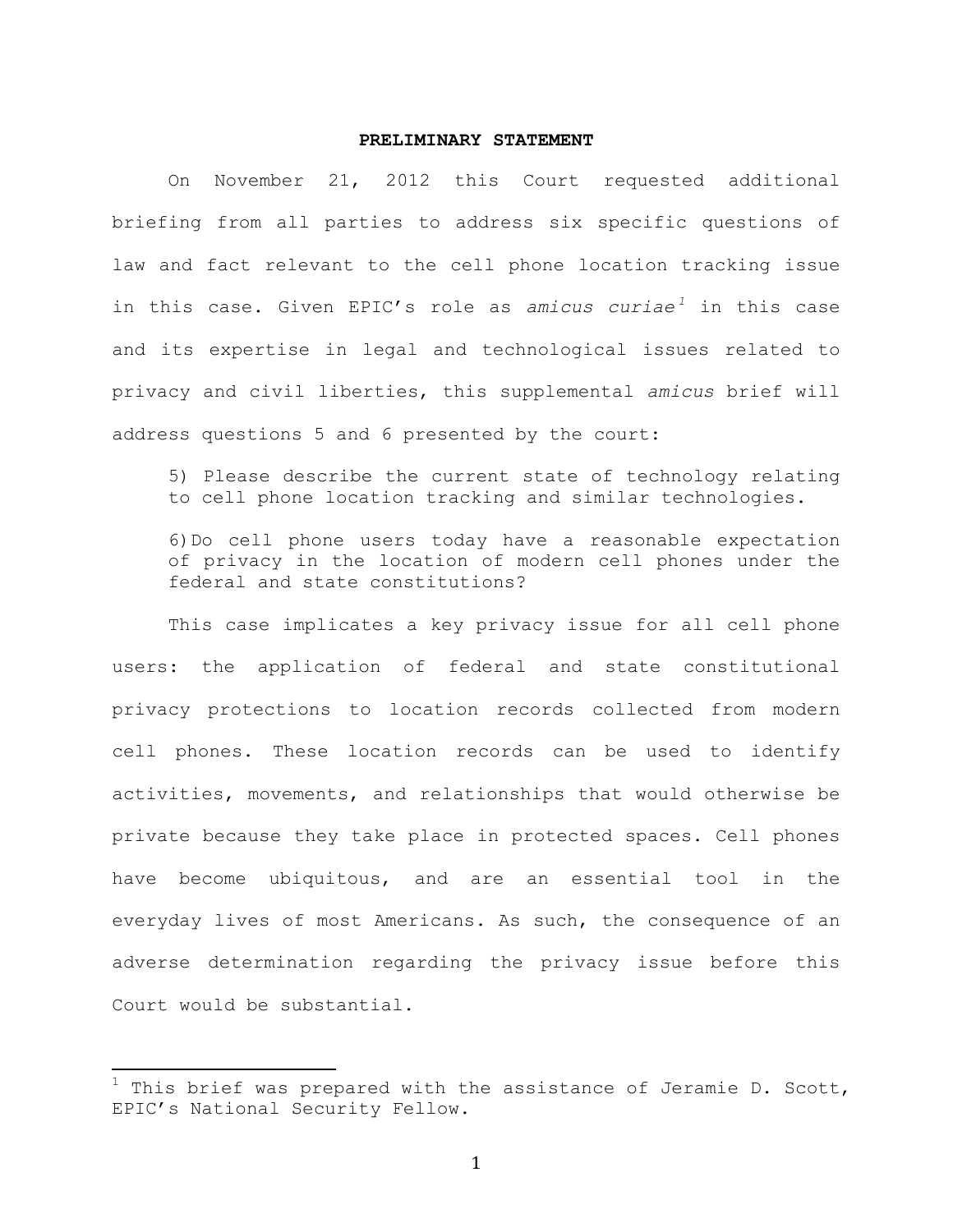#### **ARGUMENT**

Modern cell phones permit the government to collect far more detailed personal information than it was able to gather in the past. Current technology enables law enforcement to locate individuals within buildings and even within particular rooms by collecting location data from their cell phones. The data can either be collected directly using surveillance technology or indirectly through the service provider. In most cases, an individual's only means of avoiding such tracking is by physically powering off their mobile device and removing the battery. The simple act of making a phone call, sending a text message, checking a web page, or even automatically syncing email can enable tracking of a user's exact location within the home or other private location. None of these actions necessarily require the collection or disclosure of a user's location. In some circumstances, the location of a cell phone may be tracked without the user taking any affirmative action.

Given the current state of technology, collection and use of location data from modern cell phones clearly implicates an individual's reasonable expectation of privacy. The Supreme Court's recent decision in United States v. Jones*,* 132 S. Ct. 945 (2012), indicates the Court's refusal to allow broad location surveillance without careful review under the Fourth Amendment. The standards that applied to infrequent, low-tech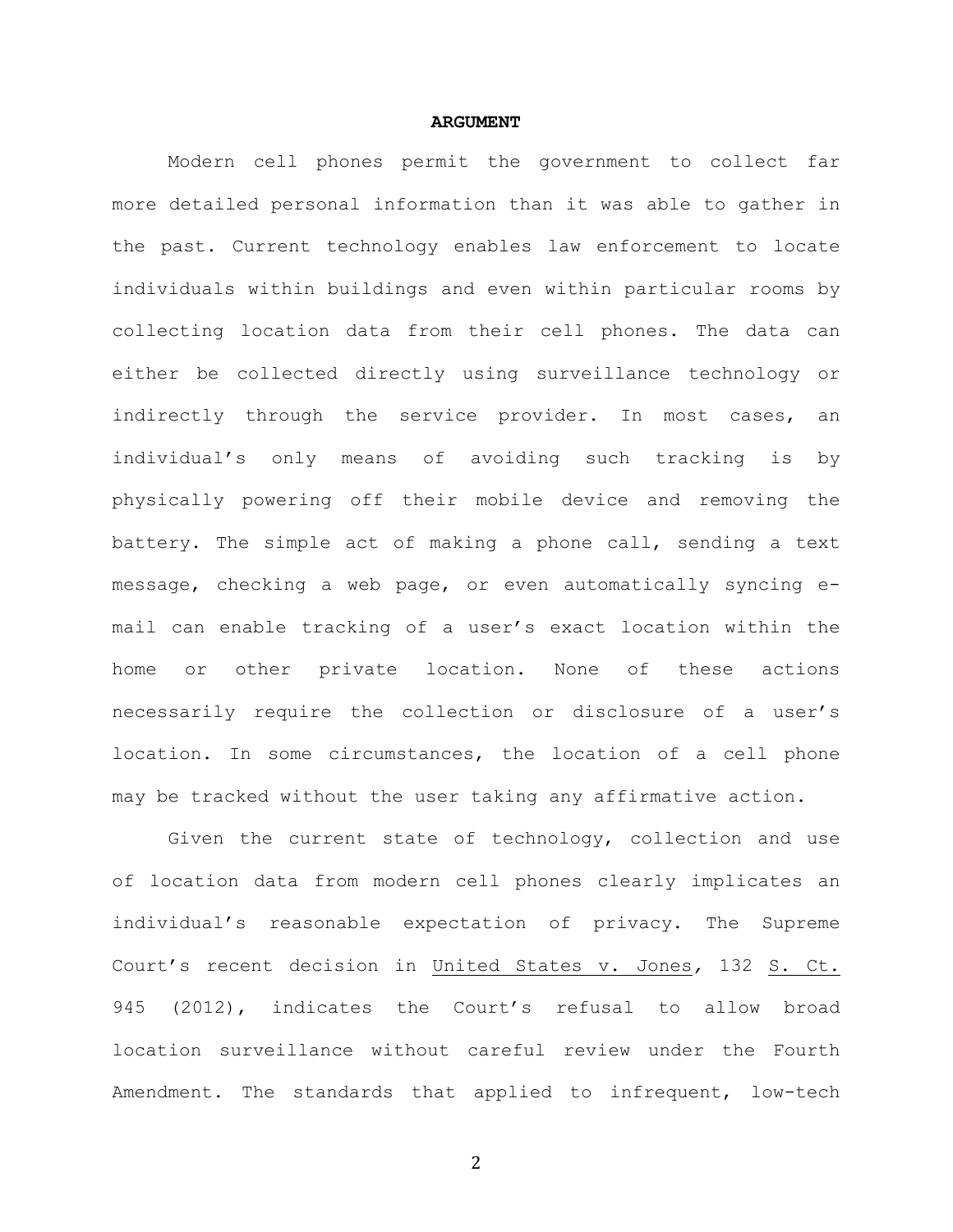radio tracking are unworkable in the context of ubiquitous location data. Federal and state courts are still in the process of adapting as technology changes, but the need for privacy safeguards is clear.

# I. **Current Technology Allows Law Enforcement to Pinpoint the Location of Mobile Devices, Even in a Private Residence, Using a Variety of Methods**

Cell phones, smartphones, and other mobile devices (*e.g*. laptops and tablets) can be located whenever they are turned on. Current location-tracking technologies can be used to pinpoint users of mobile devices in several ways. First, service providers have access to network-based and handset-based technologies that can locate a phone for emergency purposes. Second, historical location can frequently be discerned from service provider records. Finally, third party devices such as Wi-Fi hotspots or IMSI catchers can be used to track nearby mobile devices in real time. The accuracy of these methods depends on a variety of technological and environmental factors, but the location data will only get more precise as the technology evolves.

## **A. Mobile Devices Include Cell Phones, Smartphones, and Other Wireless Data-Enabled Devices**

Mobile devices that are currently used and identified by location tracking technologies fall into three categories: cell phones, smartphones, and other wireless data-enabled devices.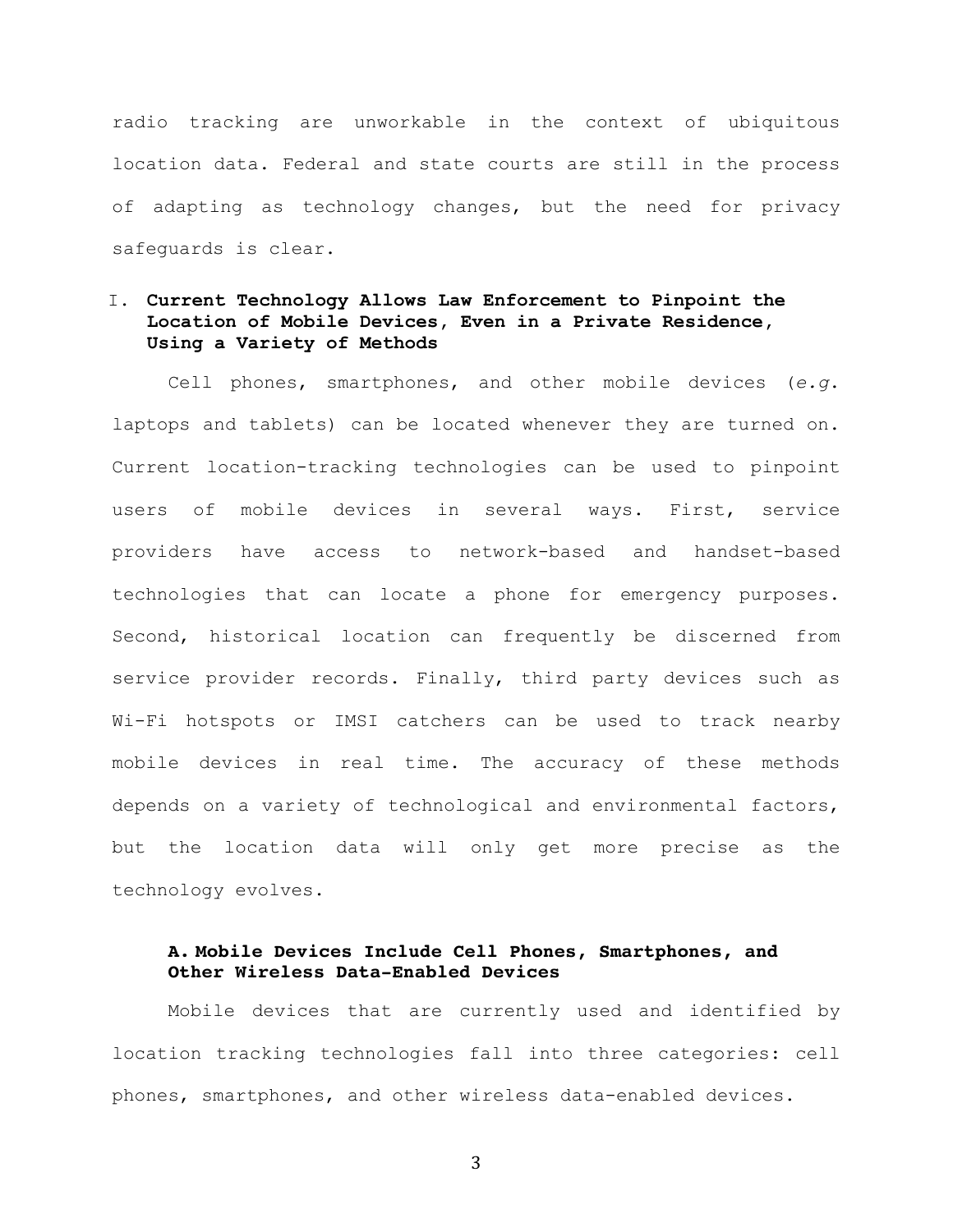A cell phone is "a very sophisticated and versatile" device that uses radio waves to send and receive voice calls and data whenever it is within range of an antenna or tower. CTIA: The Wireless Association, Wireless in America: How Wireless Works (Jan. 2011).<sup>2</sup> Cell phones connect to a service provider's network via "cell sites" that contain a transceiver and controller used to relay signals to and from mobile devices to the network switch. Axel Küpper, Location-Based Services: Fundamentals and Operation  $91-92$  (2006).<sup>3</sup> The cell sites provide a link to the network's mobile telecommunications switching office, which facilitates calls and other communications to and from mobile devices. Id. at 93-97.

According to the most recent federal wireless competition report, there were an estimated 290.7 million connected wireless devices in the United States in 2009. Fed. Commc'ns Comm'n, Fifteenth Annual Report and Analysis of Competitive Market Conditions with Respect to Mobile Wireless, Including Commercial

 $<sup>2</sup>$  Available at</sup>

http://files.ctia.org/pdf/WirelessInAmerica Jan2011.pdf.

See generally CDG, Welcome to the World of CDMA: Glossary, http://www.cdg.org/technology/cdma\_technology/a\_ross/DefAtoF.asp (last accessed Dec. 20, 2012) [hereinafter CDMA Glossary]; Tom Farley & Mark van der Hoek, Cellular Telephone Basics (Jan. 1, 2006), http://www.privateline.com/mt\_cellbasics/i\_introduction/ (useful descriptions of cell phone concepts on a site moderated by telecommunications experts).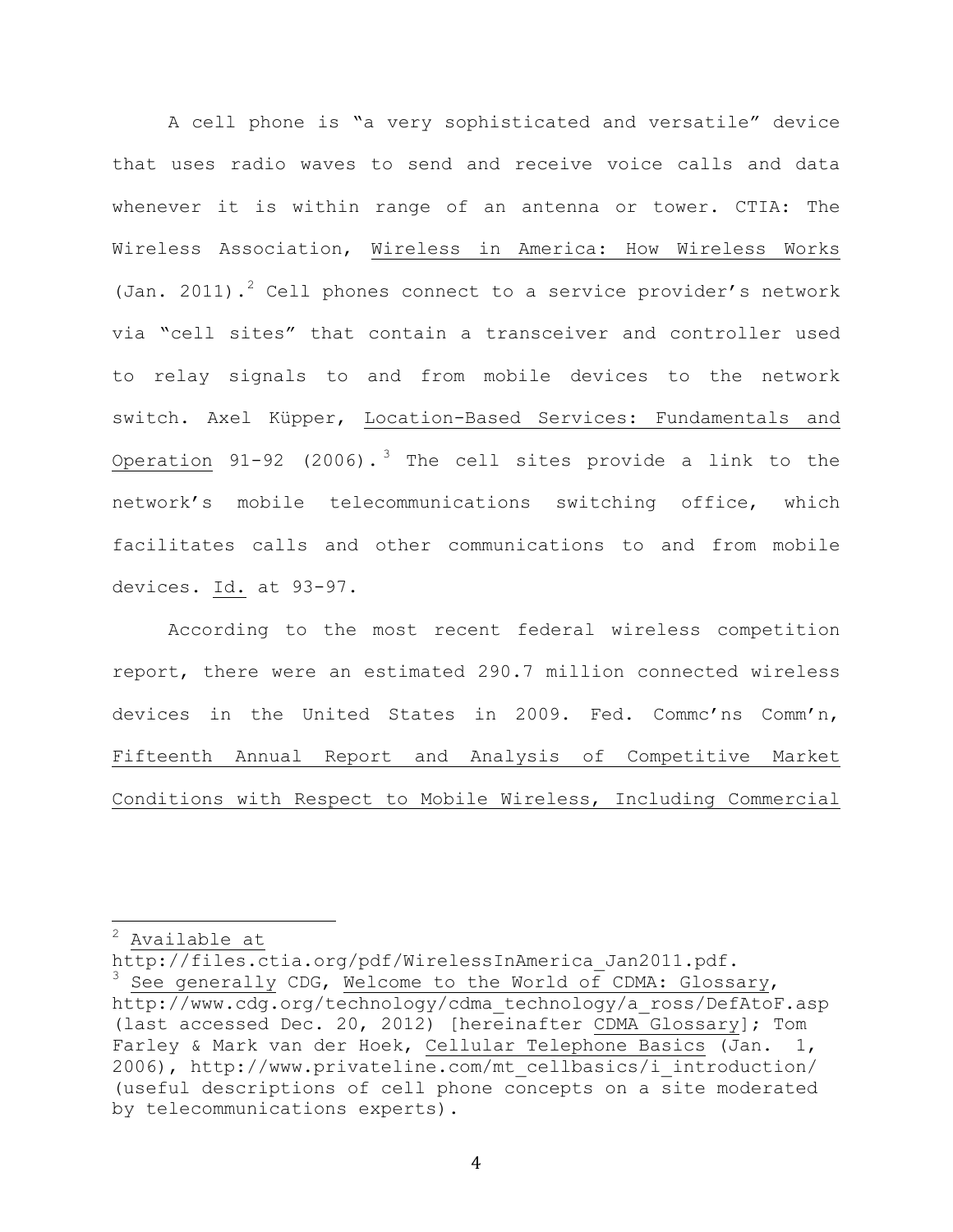Mobile Radio Services 97 (2011).<sup>4</sup> Based on those figures, the FCC estimates that roughly 94 out of every 100 Americans own a cell phone. Id. at 95-96. Another recent government report found that in 2011 one in three U.S. households had only wireless telephones. U.S. Dep't of Health & Human Servs., Ctrs. for Disease Control & Prevention, Nat'l Center for Health Statistics, Wireless Substitution: State-level Estimates from the National Health Interview Survey, 2010-2011, 61 Nat'l Health Stat. Rep. 1 (Oct. 12, 2012).<sup>5</sup> By contrast, just 10% of households had only landline phones. *Id*.

Many modern cell phones also contain GPS chips, which can be used to facilitate emergency 911 ("E-911") services even when the device itself has no mapping or other location-based functionality. For example, "100% of the new handsets sold by Verizon Wireless since December 31, 2003 are GPS-capable, which means there is a chipset in the phone that will help provide location information." Verizon Wireless, Wireless Issues:

 $<sup>4</sup>$  Available at</sup>

http://hraunfoss.fcc.gov/edocs\_public/attachmatch/FCC-11- 103A1.pdf. According to CTIA: The Wireless Association, there were 321.7 million subscriber connections as of Jun 2012. CTIA: The Wireless Association, Wireless Quick Facts (2012), http://www.ctia.org/advocacy/research/index.cfm/aid/10323. That means there are currently more mobile devices in the United States than people. Id.

<sup>5</sup> Available at http://www.cdc.gov/nchs/data/nhsr/nhsr061.pdf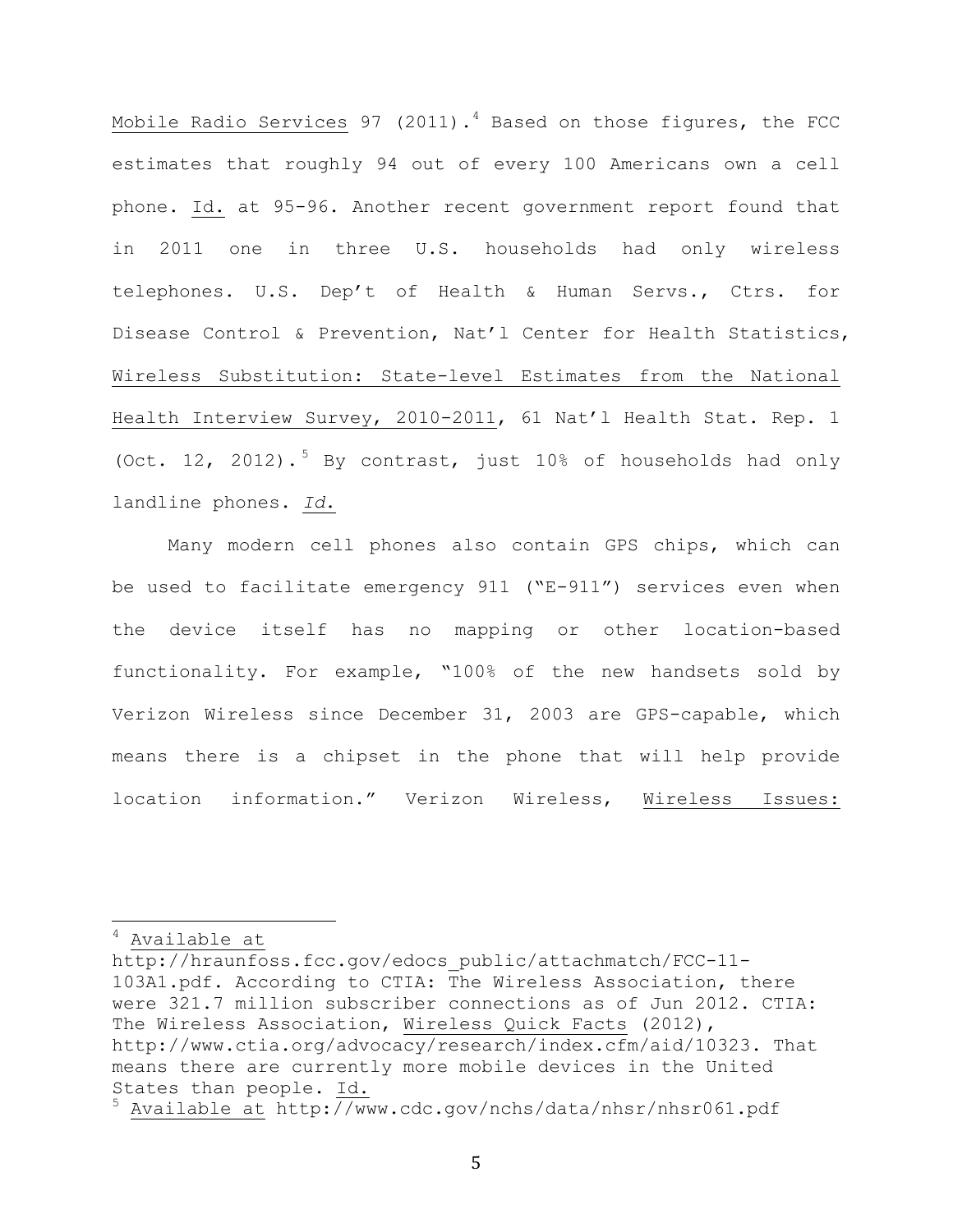Enhanced 911 (2012).<sup>6</sup> However, some wireless carriers represent that this location tracking can only function "when the network is prompted to determine the mobile's location" after dialing 911. Verizon Wireless, E911 Compliance FAQs (2012).<sup>7</sup> Most nonsmartphone users likely do not know that their device contains GPS technology that can be used to locate them.

Current mobile technology makes it increasingly easy to locate users. For twenty years, basic cell phones have been capable of sending and receiving text messages. *See* Heather Kelly, OMG, the Text Message Turns 20. But Has SMS Peaked?, CNN (Dec. 3, 2012). <sup>8</sup> The majority of cell phones sold today are actually "feature phones" that have additional pre-programmed features. Don Kellogg, 40 Percent of U.S. Mobile Users Own Smartphones; 40 Percent are Android, Neilsen Wire (Sept. 1, 2011). <sup>9</sup> They are "a midway point between smartphones and basic phones." Nicole Lee, The 411: Feature Phones v. Smartphones,

http://aboutus.verizonwireless.com/wirelessissues/enhanced911.ht ml. 7

!!!!!!!!!!!!!!!!!!!!!!!!!!!!!!!!!!!!!!!!!!!!!!!!!!!!!!! <sup>6</sup>

http://support.verizonwireless.com/faqs/Wireless%20Issues/faq\_e9 11 compliance.html.

<sup>8</sup> http://edition.cnn.com/2012/12/03/tech/mobile/sms-text-message-20/.

<sup>9</sup> http://blog.nielsen.com/nielsenwire/online\_mobile/40-percentof-u-s-mobile-users-own-smartphones-40-percent-are-android/.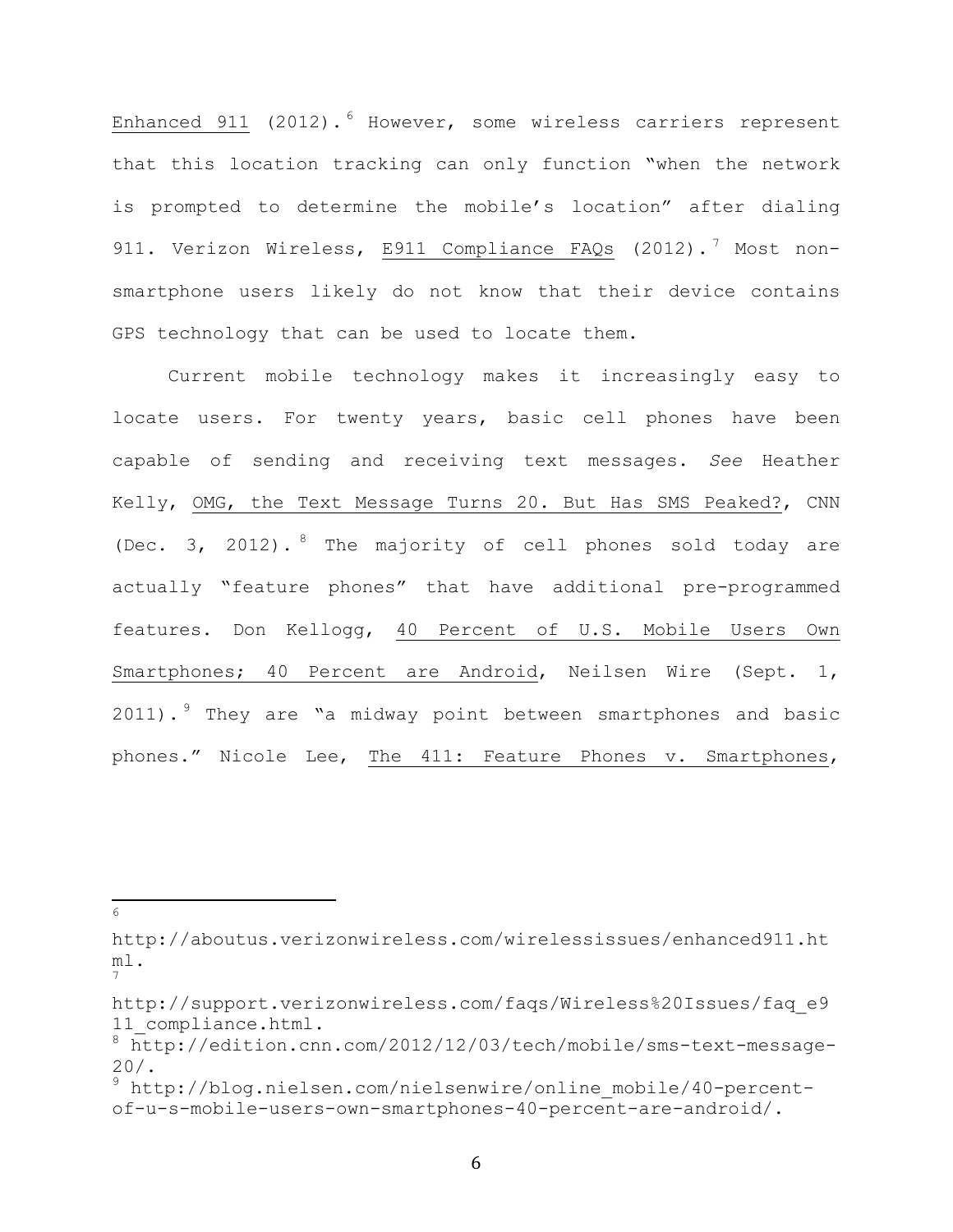CNET (Mar. 1, 2010).<sup>10</sup> Feature phones are capable of many things the user may not even realize, such as generating location data.

It is not always easy to distinguish between a smartphone and a feature phone, but current smartphones typically have an advanced operating system, a large screen, a keyboard or other input device, and high-speed data connection such as Wi-Fi. Brian Fling, Mobile Design and Development (2009). According to a 2012 Neilsen survey, a "majority (50.4%) of U.S. mobile subscribers owned smartphones." America's New Mobile Majority: a Look at Smartphone Owners in the U.S., Neilsen Wire (May 7,  $2012)$ .<sup>11</sup> The critical difference between smartphones and others for location tracking purposes is that smartphone users can connect to the Internet and sync their e-mail with their phones. See, e.g., Apple, iPhone: Built-in Apps  $(2012)$ .<sup>12</sup> These repeated connections create countless cell site records.

A recent Pew survey found that 50% of cell phone owners use their phones to send and receive e-mail, and more than 50% access the internet on their phones. Maeve Duggan & Lee Rainie, Cell Phone Activities 2012, Pew Internet & American Life Project (Nov. 25, 2012).  $^{13}$  Syncing e-mail to a smartphone requires

 $10$  http://www.cnet.com/8301-17918\_1-10461614-85.html.

<sup>&</sup>lt;sup>11</sup> http://blog.nielsen.com/nielsenwire/?p=31688.<br><sup>12</sup> http://www.apple.com/iphone/built-in-apps/

<sup>12</sup> http://www.apple.com/iphone/built-in-apps/.

<sup>13</sup>

http://pewinternet.org/~/media//Files/Reports/2012/PIP\_CellActiv ities\_11.25.pdf.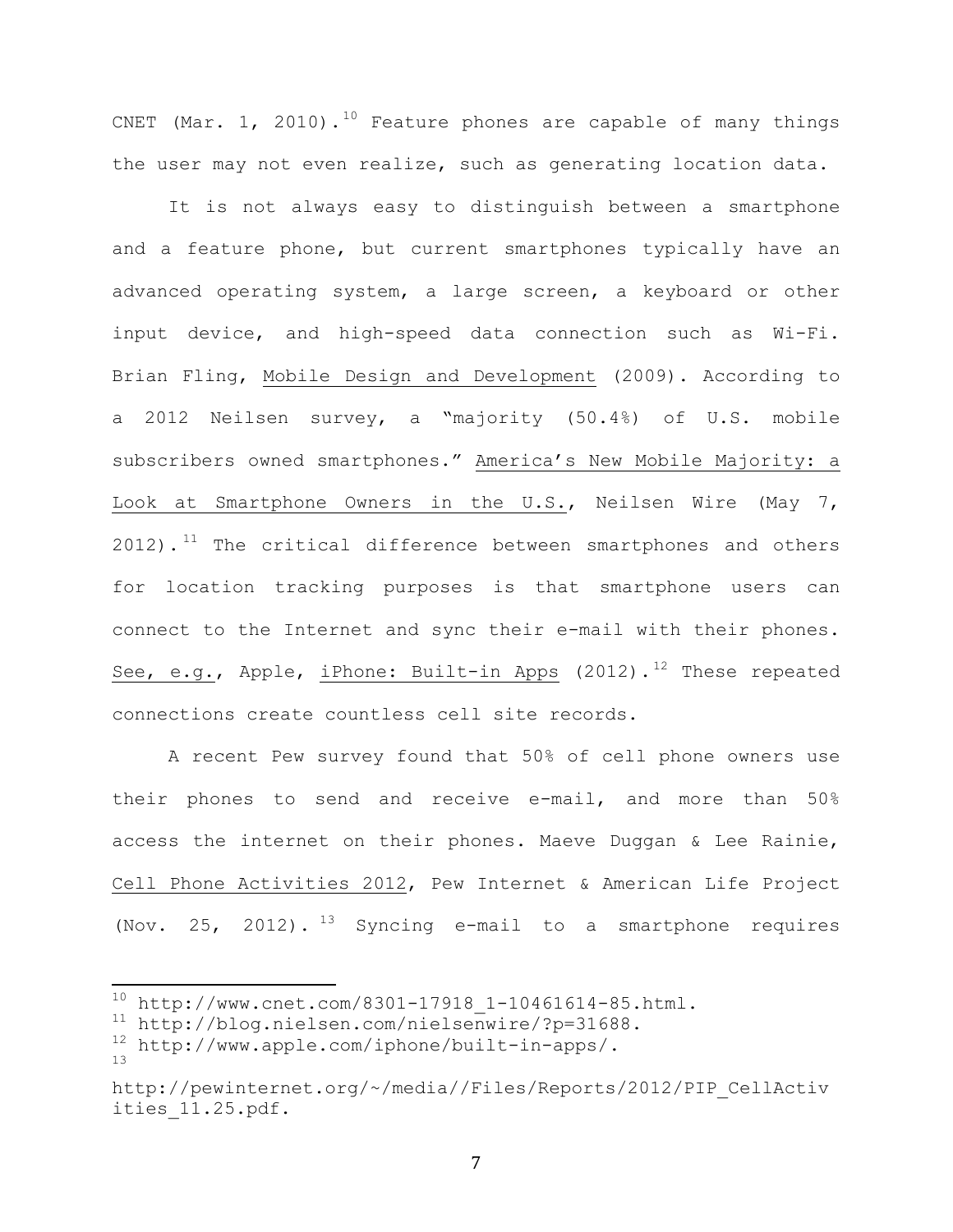frequent connections even when the customer is not "using" the phone, and many services enable "push" e-mail to be delivered in "real time" to the device. See, e.g., Mail2Web, Mobile Email from mail2web.com Keeps You Connected  $(2012)$ .<sup>14</sup>

In addition to smartphones, a range of other advanced devices can now access the Internet over cellular networks. Tablet computers such as the Apple iPad,  $15$  the Amazon Kindle,  $16$ and the Samsung Galaxy  $17$  can all access data via cellular networks. Laptops can also access cellular networks via a wireless Internet card. See, e.g., AT&T, Wireless Internet Card Air Card (2012).<sup>18</sup> As a result, users of these devices are also subject to the same location tracking technologies as cell phone users.

## **B. Current Technologies Can Precisely Locate a Device Using Network-based, Handset-based, or Third Party Methods**

Current location tracking technology has evolved, in part, in response to federal communications regulations, which have

<sup>15</sup> See Apple, iPad with Wi-Fi + Cellular (2012),

 $14$  http://mail2web.com/mobile-email/.

http://www.apple.com/ipad/ultrafast-wireless/.

<sup>&</sup>lt;sup>16</sup> See Kindle Fire HD 8.9: Faster Processor, Larger Screen, and 4G Coming Soon, CNET (Sept. 23, 2012),

http://reviews.cnet.com/tablets/amazon-kindle-fire-hd/4505- 3126\_7-35438079.html.

<sup>&</sup>lt;sup>17</sup> See Samsung, Galaxy Tab 10.1 Feature, http://www.samsung.com/global/microsite/galaxytab/10.1/feature.h tml (last visited 12/18/12). 18

https://www.wireless.att.com/businesscenter/solutions/wirelesslaptop/modem-cards.jsp.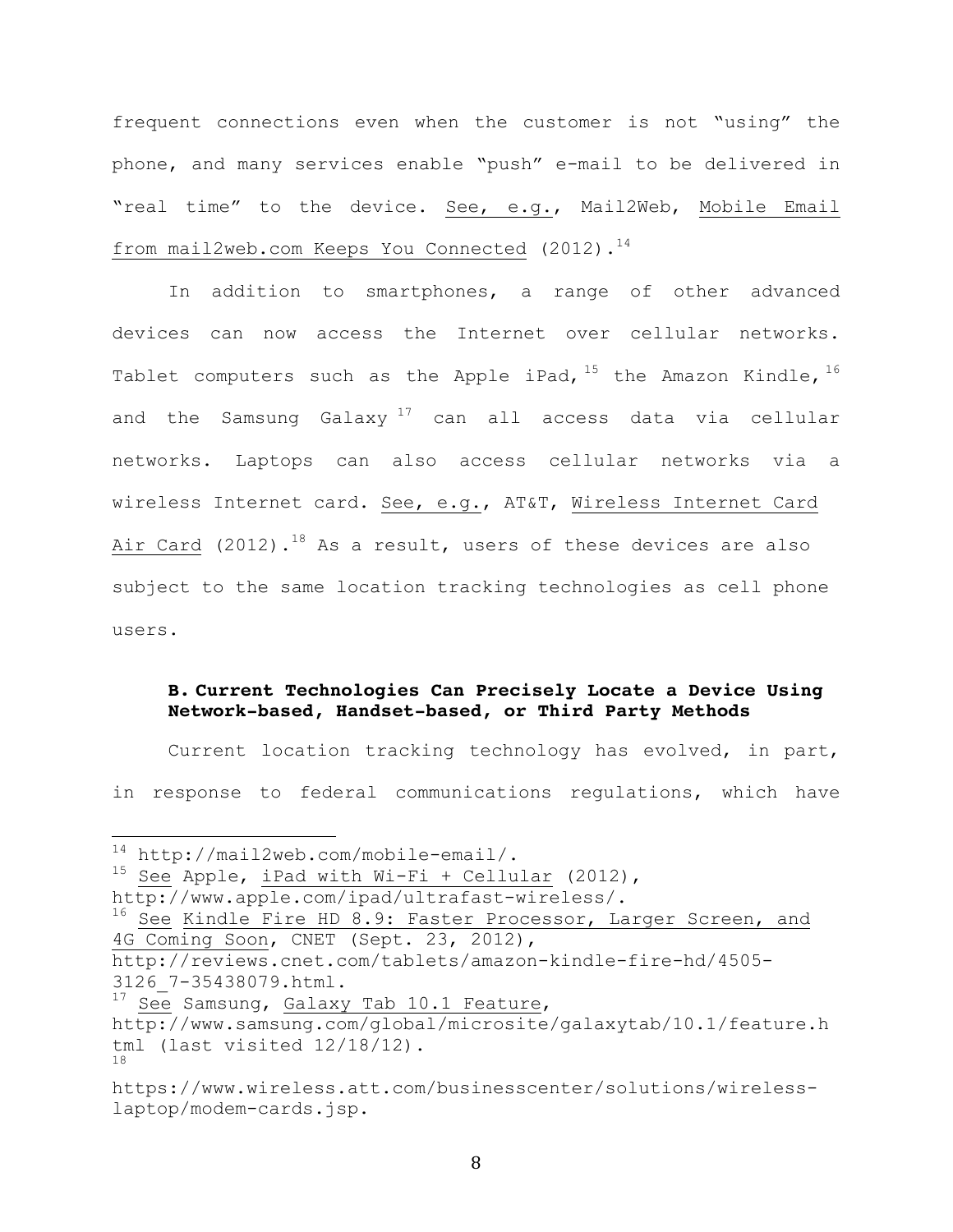sought to enable limited location tracking for use in emergencies, such as when a mobile user dials 911. As a result of these regulations, every cell phone service provider must be able to identify the location of a caller in an emergency for limited  $E-911^{19}$  purposes. *See* 47 C.F.R. § 20.18. But the use of this information is limited under the Federal Communications Act, which mandates that service providers protect consumer privacy by limiting disclosure of consumer proprietary network information ("CPNI"). *See* 47 U.S.C. § 222. <sup>20</sup> Service providers can satisfy this requirement by using either a network-based or handset-based method, so long as the meet the accuracy standards. *See id.* § 20.18(h). Law enforcement officers frequently demand access to the same accurate location data that service providers must be able to produce for E911 purposes. In addition, law enforcement officers can collect location data in real time using tracking devices and other third party records.

 $19$  E-911 or "Enhanced 911" services facilitate emergency calls for wireless phones. See generally Fed. Commc'ns Comm'n, Enhanced 9-1-1 – Wireless Services

http://transition.fcc.gov/pshs/services/911-

services/enhanced911/Welcome.html (last accessed Dec. 20, 2012).  $20$  There are only three exceptions to the CPNI rule that allow disclosure of cell phone location information: (1) to an emergency 911 service, (2) to inform a legal guardian in an emergency, and (3) to assist in the delivery of emergency services. 47 U.S.C. § 222(d)(4).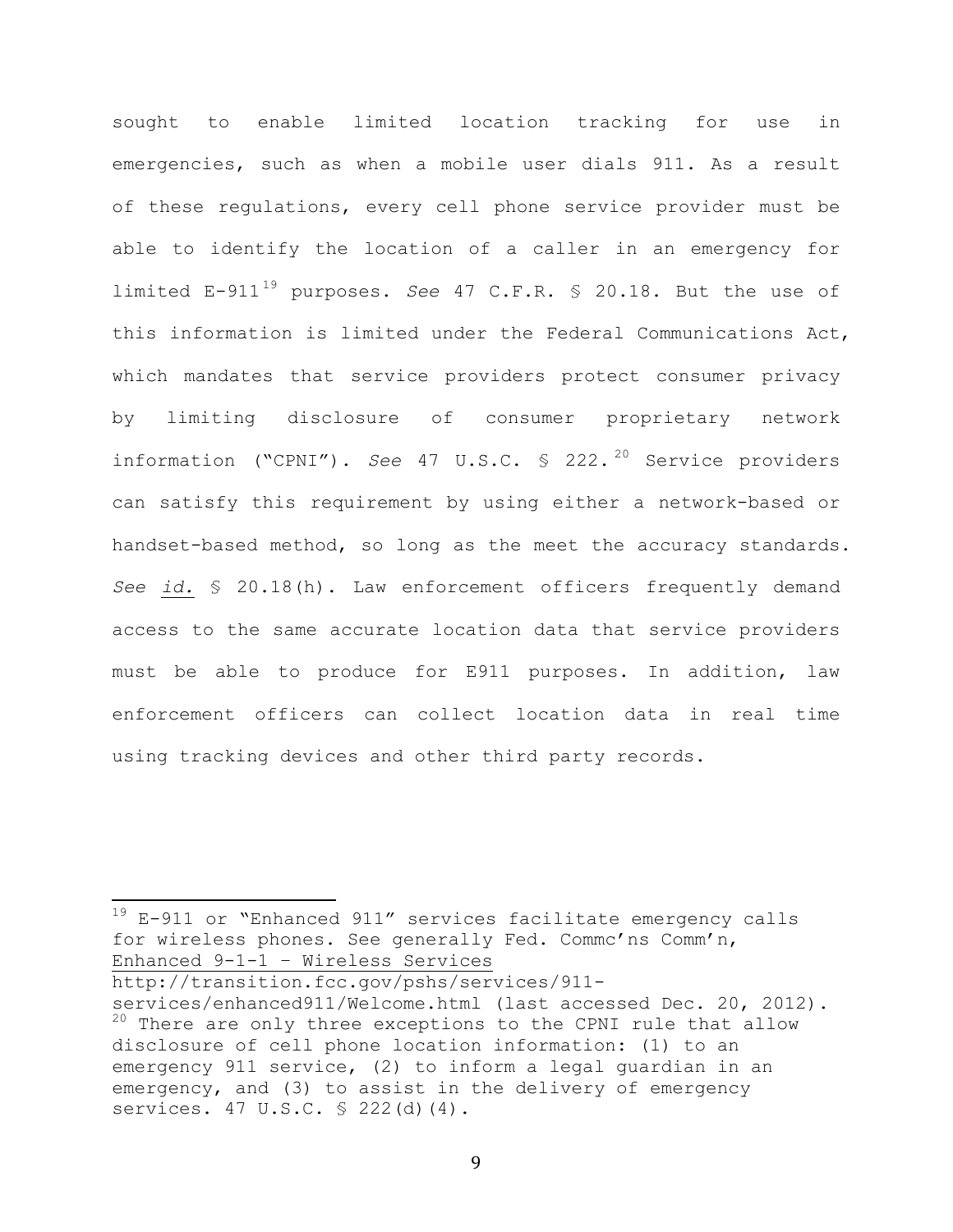## *1. Network-based Location Technologies*

Network-based location tracking technologies rely on existing equipment to determine the location of a target device. *See* Ali H. Sayed, Alireza Tarighat & Nima Khajehnouri, Network-Based Wireless Location, IEEE Signal Processing Magazine 24, 26 (Jul. 2005). <sup>21</sup> Cell phone networks consist of a series of antennas (or "cell sites"), which can be densely concentrated in urban areas with many users. See CTIA: The Wireless Association, Wireless in America: How Wireless Works (Jan. 2011). <sup>22</sup> Mobile devices communicate with nearby cell sites during a process called "registration," which occurs automatically even when the device is idle. A Guide to the Wireless Engineering Body of Knowledge 77 (Andrzej Jajszcyk ed., 2nd ed. 2011).<sup>23</sup> During the registration process, mobile devices also communicate with nearby cell sites in order to identify the strongest signal. Michele Sequeira & Michael Westphal, Cell Phone Science: What Happens When You Call and Why 104 (2010). A similar process

 $21$  Available at

http://www.ee.ucla.edu/~tarighat/pdf/spm\_05\_location.pdf.  $22$  For definitions of relevant cell phone terminology, see CDMA Glossary, supra note 3.<br><sup>23</sup> This reqistration occurs whenever a subscriber enters a new

area, but periodic updates can also occur based on the service provider's configuration. See Küpper at 107. See also CDMA Glossary, supra note 3 (describing "Distance-Based Registration" as "[a]n autonomous registration method in which the mobile station registers whenever it enters a cell whose distance from the cell in which the mobile station last registered exceeds a given threshold.").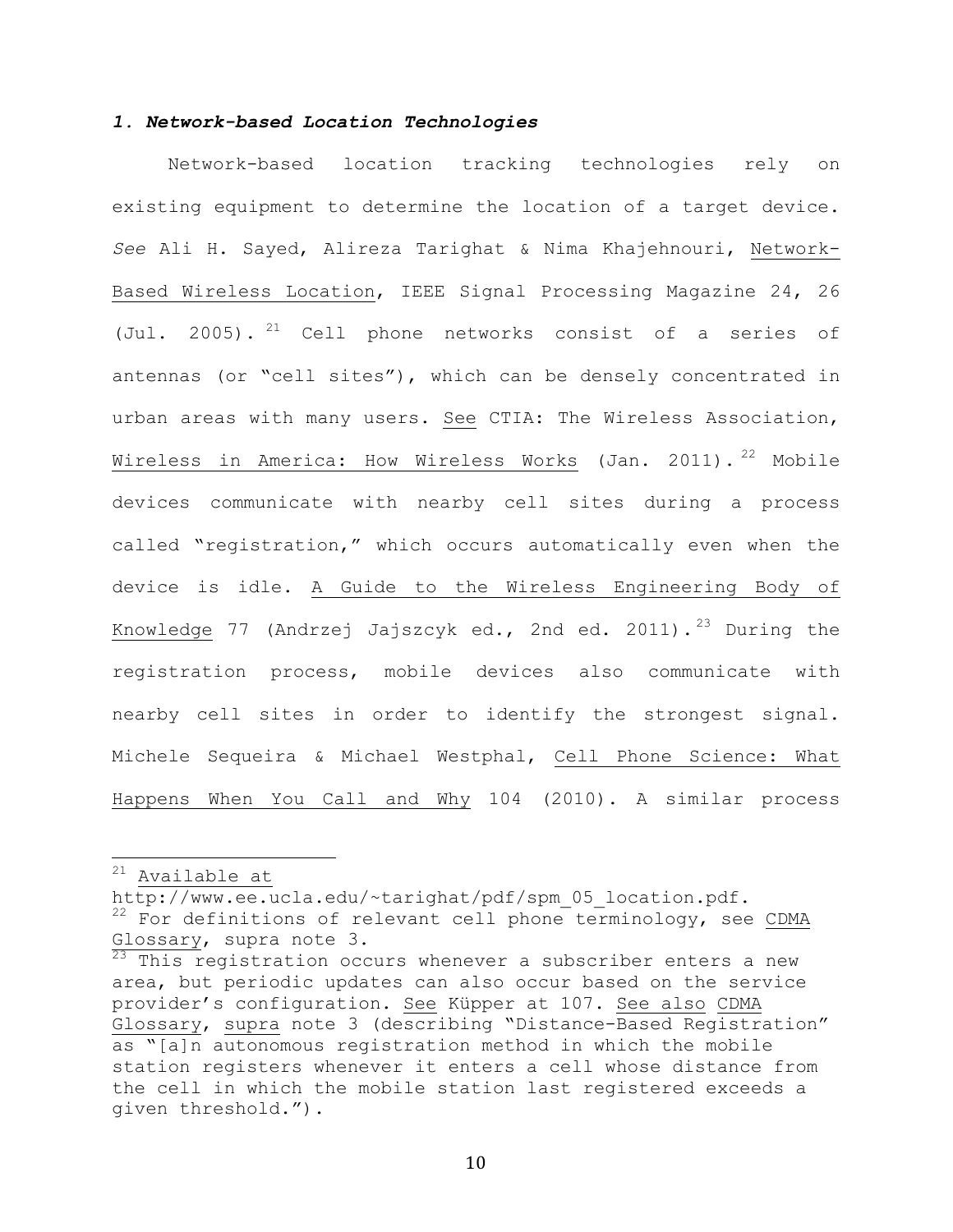occurs when a user moves from one cell to another while making a call. See Nishith D. Tripathi, Jeffrey H. Reed & Hugh F. VanLandingham, Handoff in Cellular Systems, IEEE Pers. Comm., Dec. 1998, at  $26.$   $24$  The service provider can also initiate the registration process. See CDMA Glossary, supra note 3 (describing "Non-Autonomous Registration" as "[a] registration method in which the base station initiates registration.").  $25$ Once registration occurs, the information is stored temporarily in service provider databases in order to route calls. Tripathi, supra, at 26. A log is also typically created every time a call is made or data downloaded. See Stephanie K. Pell & Christopher Soghoian, Can You See Me Now? Toward Reasonable Standards for Law Enforcement Access to Location Data that Congress Could Enact, 26 Berkeley Tech. L.J. 117, 128 (2012) (these logs reveal "which particular cell site a phone was near at the time of the call.").

These cell site records are the most basic component of network-based location data. See Junhui Zhao & Xueue Zhang, Location-Based Services Handbook: Wireless Location Technology

 $24$  Available at

http://www.scss.tcd.ie/Hitesh.Tewari/papers/tripathi98.pdf. See also note 23.

 $\overline{25}$  This forced registration could have the same effect of locating a phone by calling it. This is typically referred to as "pinging." See, e.g., Susan Freiwald, Cell Phone Location Data and the Fourth Amendment: A Question of Law, Not Fact, 70 Md. L. Rev. 681, 704 (2011).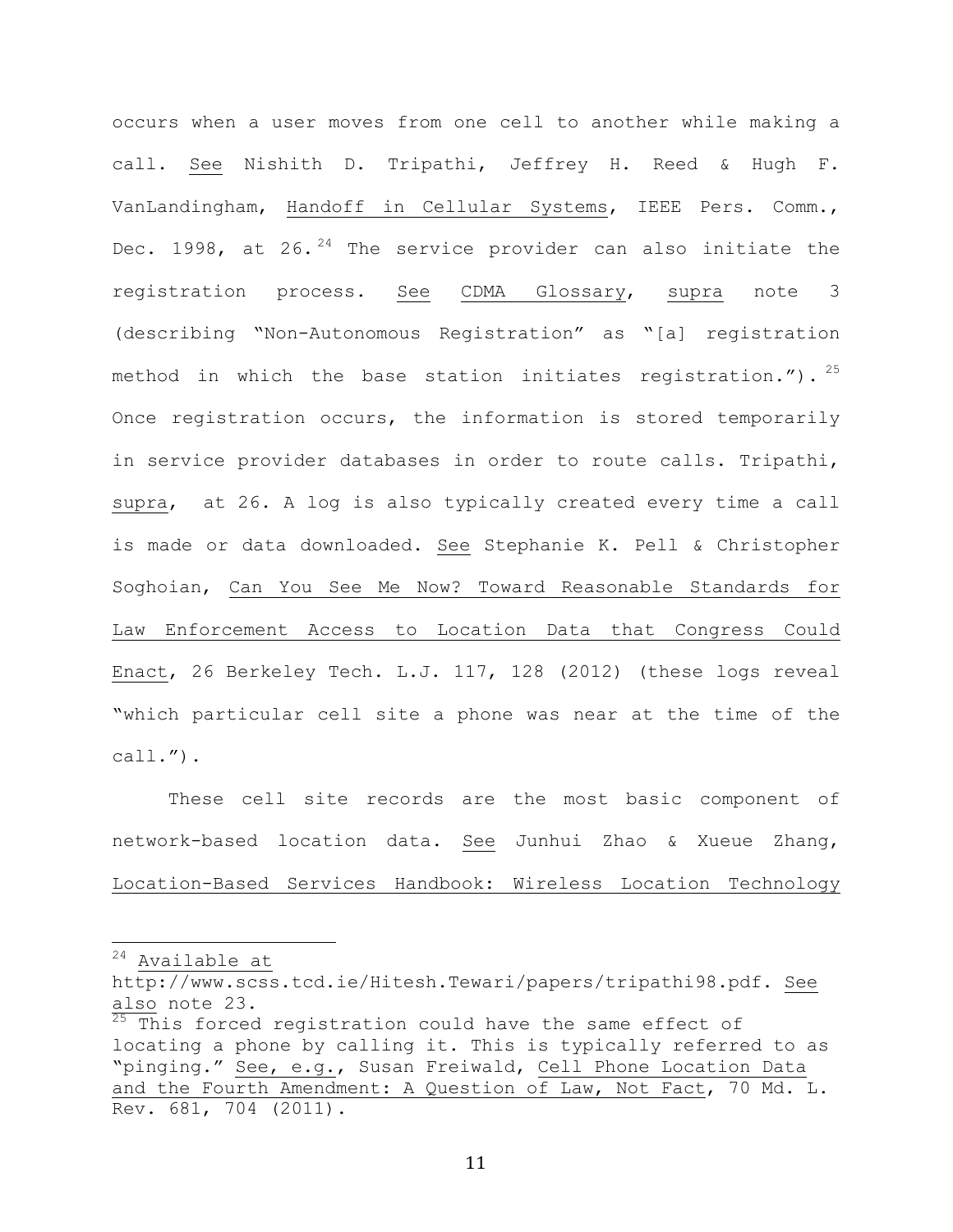in Location-Based Services § 2.2.1 (Syed A. Ahson & Mohammad Ilyas eds., 2011).<sup>26</sup> The size of a "cell," the area served by a cell site, can range from several miles to several meters. See Dimitris Mavrakis, Do We Really Need Femto Cells?, Vision Mobile (Dec. 1, 2007).<sup>27</sup> As a result, a cell site location record can reveal the location of a mobile device in a specific area (like a room in a house) or within a large area (like a neighborhood). The smaller the cell site, the more precise the cell site location data. In order to increase network capacity, as is necessary in dense urban areas, providers typically shrink the size of their cells. Id. In 2000, there were 97 million wireless subscriber connections and as of 2010 there were nearly 293 million. CTIA: The Wireless Ass'n, Wireless in America: Wireless Subscriber Statistics (May 2011). Over that same time period, the number of cell towers has increased from 95,733 to 251,618. Id. In response to increased network demand, small cells are becoming increasingly common. See Press Release, Small Cells Outnumber Traditional Mobile Base Stations, Small Cell Forum (Oct. 31, 2012).<sup>28</sup>

 $26$  See also Küpper at 130 (referring to the process as "proximity sensing"). This is also referred to as the "Cell-Id" positioning method. <u>Id.</u> at 231.<br><sup>27</sup> http://www.visionmobile.com/blog/2007/12/do-we-really-need-

femto-cells/.

<sup>28</sup> http://www.smallcellforum.org/newsstory-small-cells-outnumbertraditional-mobile-base-stations.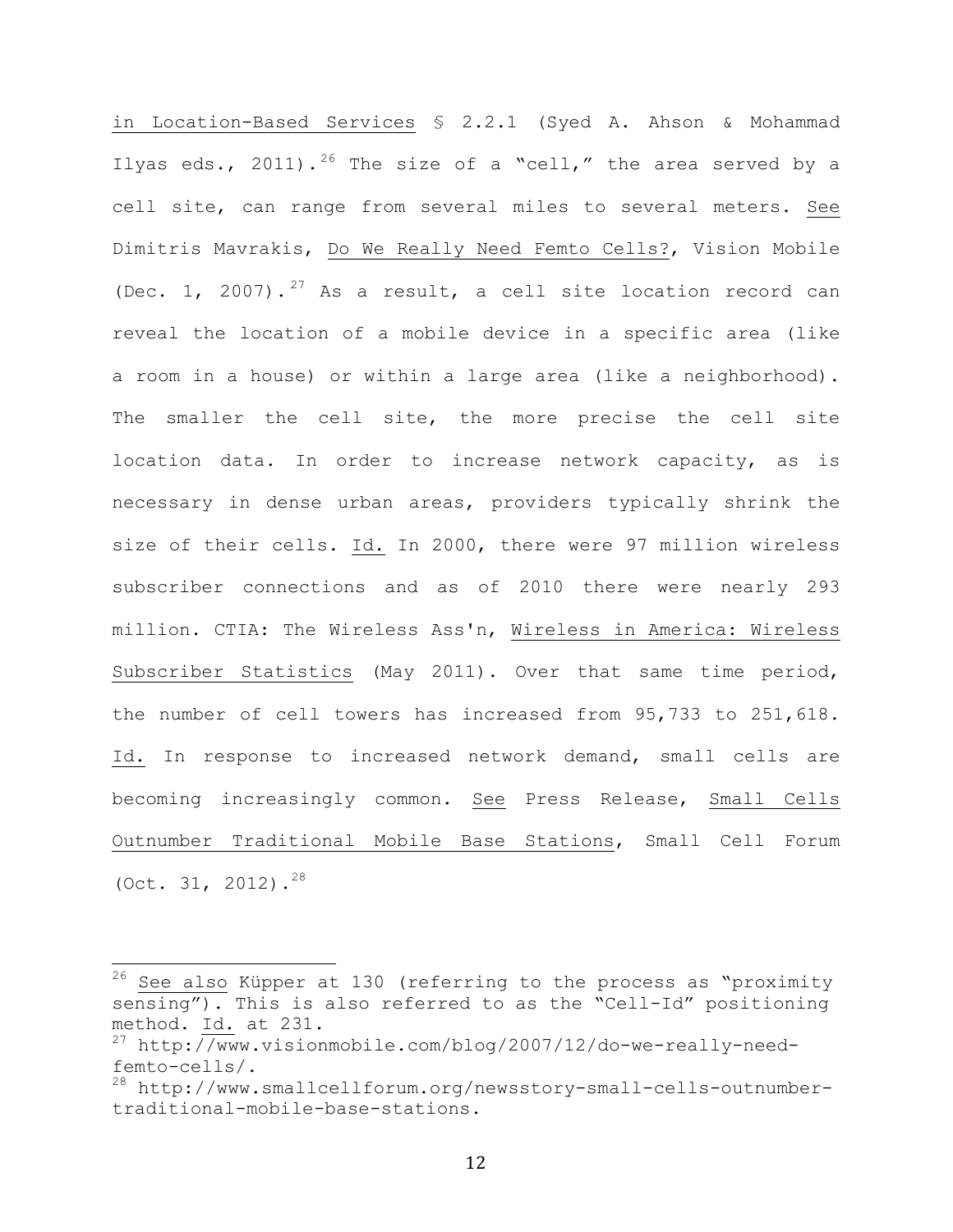Cell site data can also be collected for a specific cell site and time without an individual target. See, e.g., In re U.S. ex rel. Order Pursuant to 18 U.S.C. Section 2703(d), Nos. 12-670, 671, 672, 673, 674, 2012 WL 4717778 (S.D. Tex. Sept. 26, 2012) (rejecting a government request for bulk tower data). This information is referred to as a "tower dump." Id. at \*1. Government investigators have argued that they should be allowed to collect such data and analyze it in order to locate possible targets present at a particular location and time (like a crime scene). Id. The problem, as one court noted, is that it requires collection of "data related to innocent people who are not the target of the criminal investigation." Id. at 4. At least one such application has been rejected because the Government had no protocol in place to handle this sensitive private data. *See* Id.

Network-based location information can also be collected using more advanced and precise methods. Service providers can identify the location of a wireless device by using triangulation (or "lateration") methods based on simultaneous signals from several base stations. See Ali H. Sayed, Network-Based Wireless Location at 26-29. See also Küpper at 131-136. Even more advanced methods consider the exact angle and time of arrival of each signal. See Küpper at 138-140, 144-148.<sup>29</sup> The

 $29$  One example of such a system is the U-TDoA system implemented by TruePosition and used by current mobile carriers. Michael S.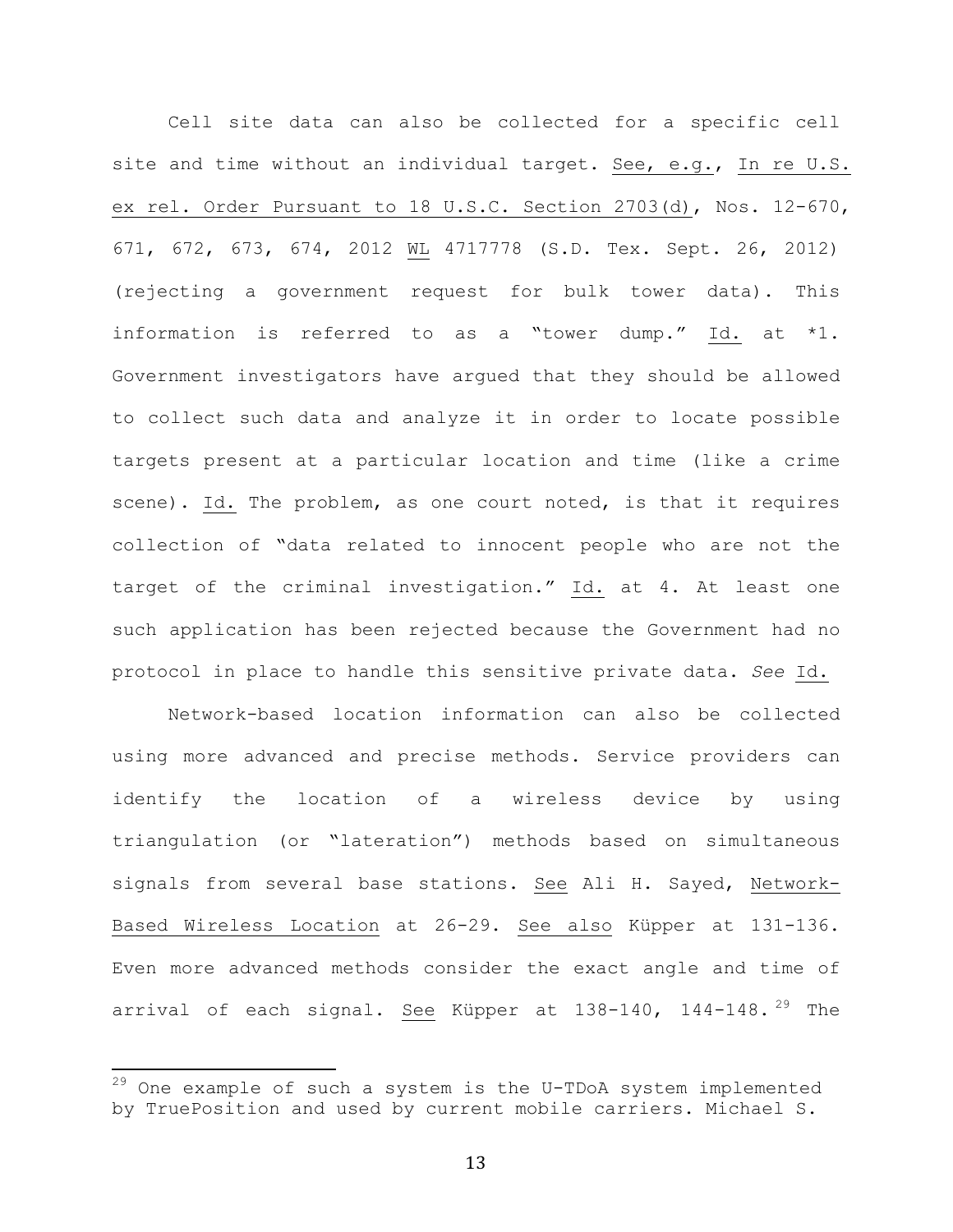current advanced triangulation methods are capable of locating a mobile device within 50-120 meters, even in rural areas, and provide comparable accuracy to A-GPS in urban environments. See id. at 231 (table describing the accuracy of various cellular positioning methods).

#### **2.** *Handset-based Location Technologies*

The handset-based method involves locating a mobile device based on information provided by the device itself (such as GPS data). See Frank Van Diggelen, A-GPS: Assisted GPS, GNSS, and SBAS 292 (2009).<sup>30</sup> Most current phones contain GPS technology. See Berg Insight, GPS and Mobile Handsets 2 (March 2010).The Global Positioning System ("GPS") is a "constellation of orbiting satellites that provides navigation data to military and civilian users all over the world." U.S. Air Force, Global Positioning System Factsheet (Sept. 15, 2010).<sup>31</sup> GPS receivers, like those in mobile devices, can use the satellite signals to calculate "extremely accurate, three-dimensional location information (latitude, longitude and altitude), velocity (speed and direction) and precise time." Id. However, buildings and other environmental factors in urban areas can reduce the

McAdoo, High-accuracy Location Technologies and How They Are Used in Mission-critical Solutions 2 (2009), available at http://www.trueposition.com/white-papers/.

<sup>30</sup> Handset-based location technology "requires the use of special location-determining hardware and/or software in a portable or mobile phone." Digglen at 292.

!!!!!!!!!!!!!!!!!!!!!!!!!!!!!!!!!!!!!!!!!!!!!!!!!!!!!!!!!!!!!!!!!!!!!!!!!!!!!!!!!!!!!!!!!!!!!!!!!!!!!!!!!!!!!!!!!!!!!!!!!!!!!!!!!!!!!!!!!!!!!!!!!!!!!!!!!!!!!!!!!!!!!!!!!!!!!!!!!!

 $31$  http://www.af.mil/information/factsheets/factsheet.asp?id=119.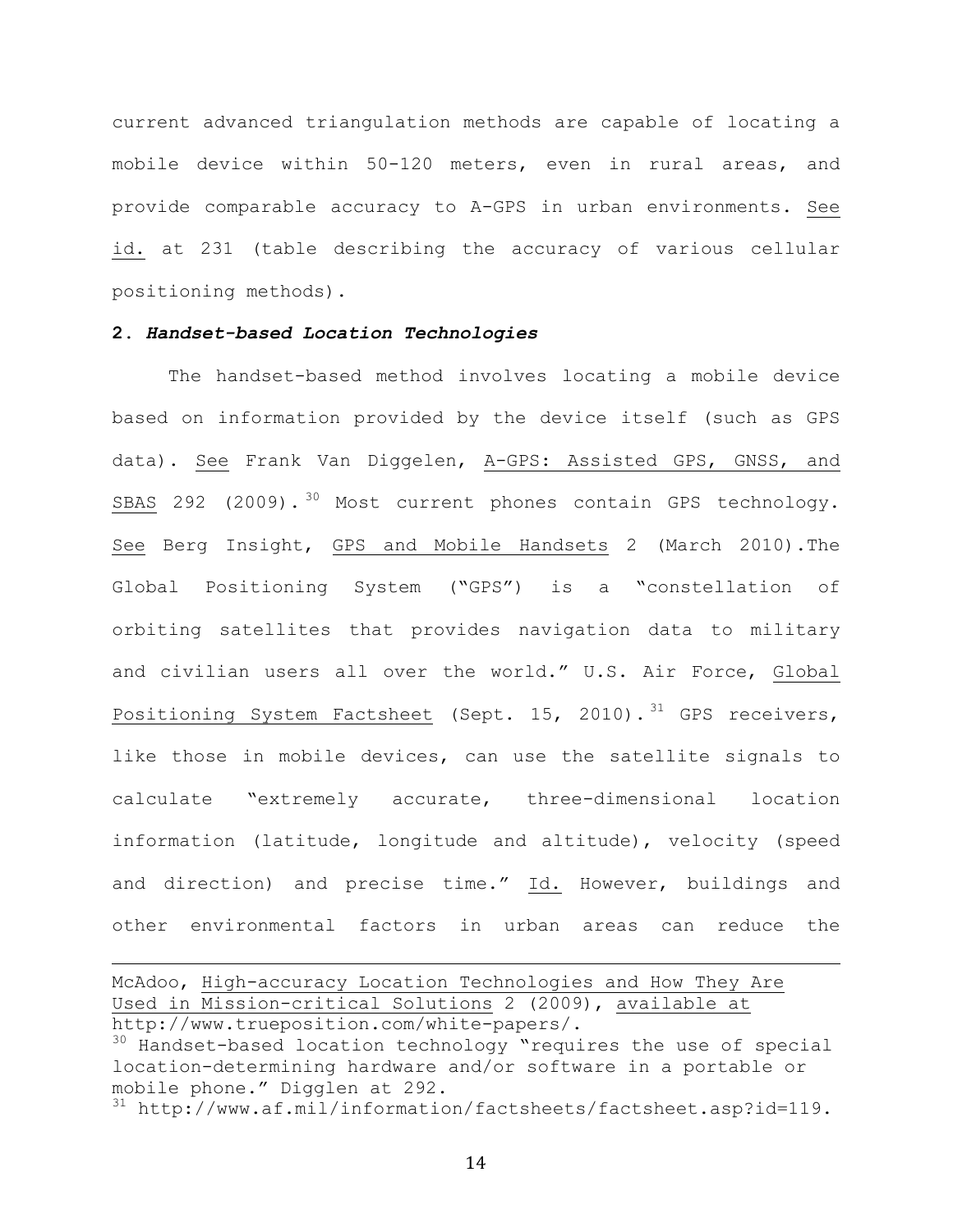accuracy of GPS location data. See Adam Gorski, Understanding GPS Performance in Urban Environments, AGI (Jan. 4, 2011).<sup>32</sup>

Assisted GPS ("A-GPS") positioning now provides improved accuracy, lower power consumption, and reduced location acquisition time for compatible devices. Küpper at 225. The A-GPS process works by estimating a position using standard GPS triangulation, and then adjusting for corrections provided by a remote reference station connected to the network. Id. at 227. This allows for extremely accurate location information, to within 10 meters in outdoor rural areas. Id. at 231.

Mobile devices can also determine location based on surrounding Wi-Fi networks. See Axel Küpper, Location-Based Services: Fundamentals and Operation 234 (2005). There are several companies that maintain databases listing the approximate location of wireless networks. Pell & Soghoian, supra, at 131. These companies are known as "location aggregators." Ann Cavoukian & Kim Cameron, Wi-Fi Positioning Systems: Beware of Unintended Consequences 6 (June 2011).  $33$  See, e.g., Open WLAN Map.  $34$  Internet service providers, such as Google, also use Wi-Fi data to determine a user's location. See Google, Statement to Several National Data Protection Authorities (Apr.

 $32$  http://blogs.agi.com/agi/2011/01/04/understanding-gpsperformance-in-urban-environments/.

Available at http://www.ipc.on.ca/images/Resources/wi-fi.pdf. 34 http://www.openwlanmap.org/?lang=en (last visited Dec. 20, 2012).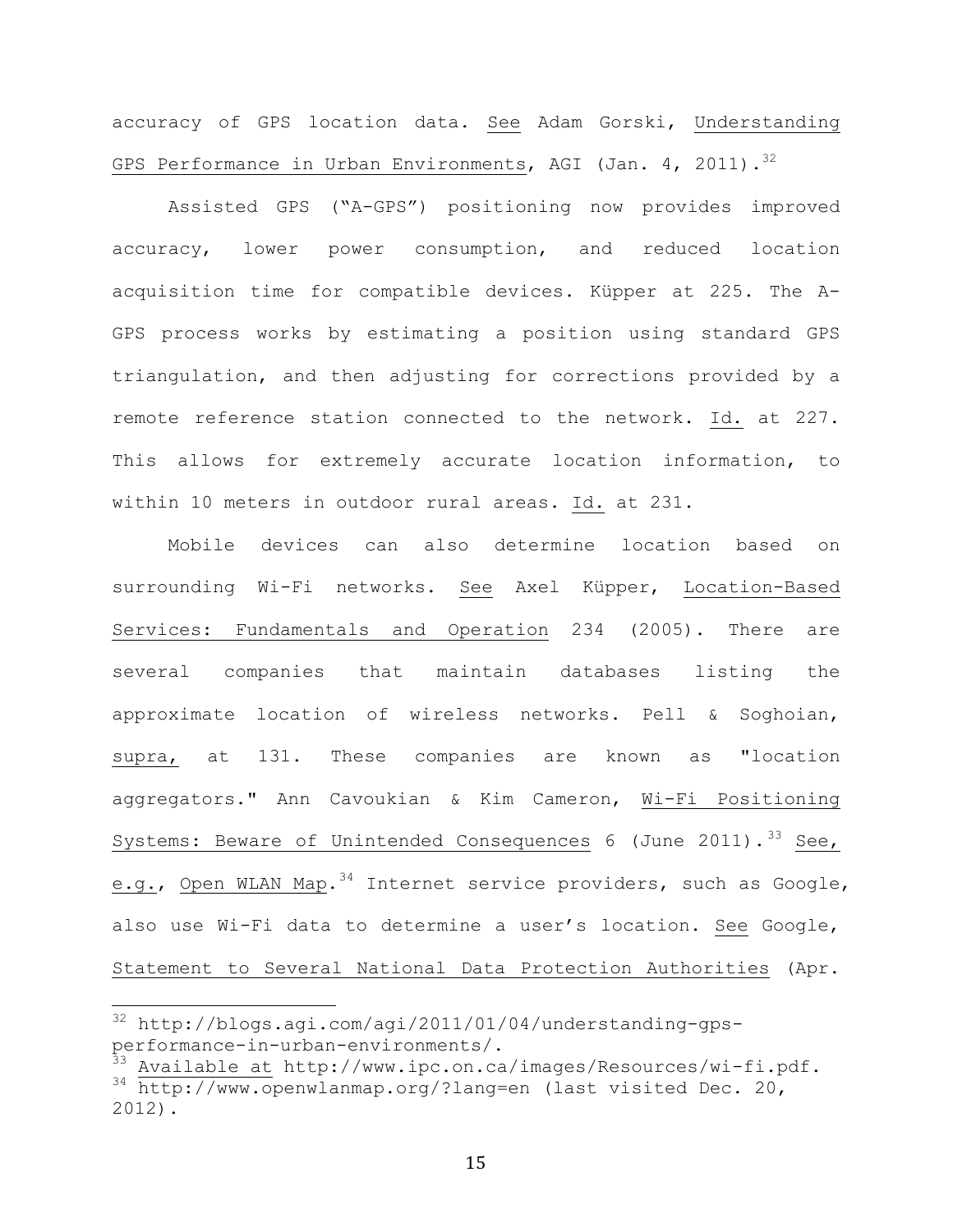27, 2010).<sup>35</sup> These Wi-Fi Positioning Systems cross reference the user's nearby Wi-Fi networks with the database in order to determine the user's approximate location. Id. See generally *Cavoukian* & Cameron, *supra*, at 6 (describing Wi-Fi Positioning methods). It is not clear whether service providers have access to Wi-Fi position data generated by mobile devices.

## **3.** *Third-Party Methods*

In addition to the location tracking methods described above, which require law enforcement to collect data indirectly through the service provider, there are surveillance technologies that facilitate real-time tracking of a mobile signal directly.

One such tool is known as an "IMSI Catcher," "StingRay," or "Triggerfish," and is used to identify and measure the strength and location of a mobile signal. *See* Jennifer Valentino-Devries, Stingray Phone Tracker Fuels Constitutional Clash, Wall St. J., Sept. 22, 2011.<sup>36</sup> IMSI catchers mimic a wireless carrier's network tower and can send and receive all the same signals going to the cellular tower. See EPIC, EPIC v. FBI – Stingray /

 $35$  Available at

http://static.googleusercontent.com/external\_content/untrusted\_d lcp/www.google.com/en/us/googleblogs/pdfs/google\_submission\_dpas wifi\_collection.pdf.<br>36

http://online.wsj.com/article/SB10001424053111904194604576583112 723197574.html.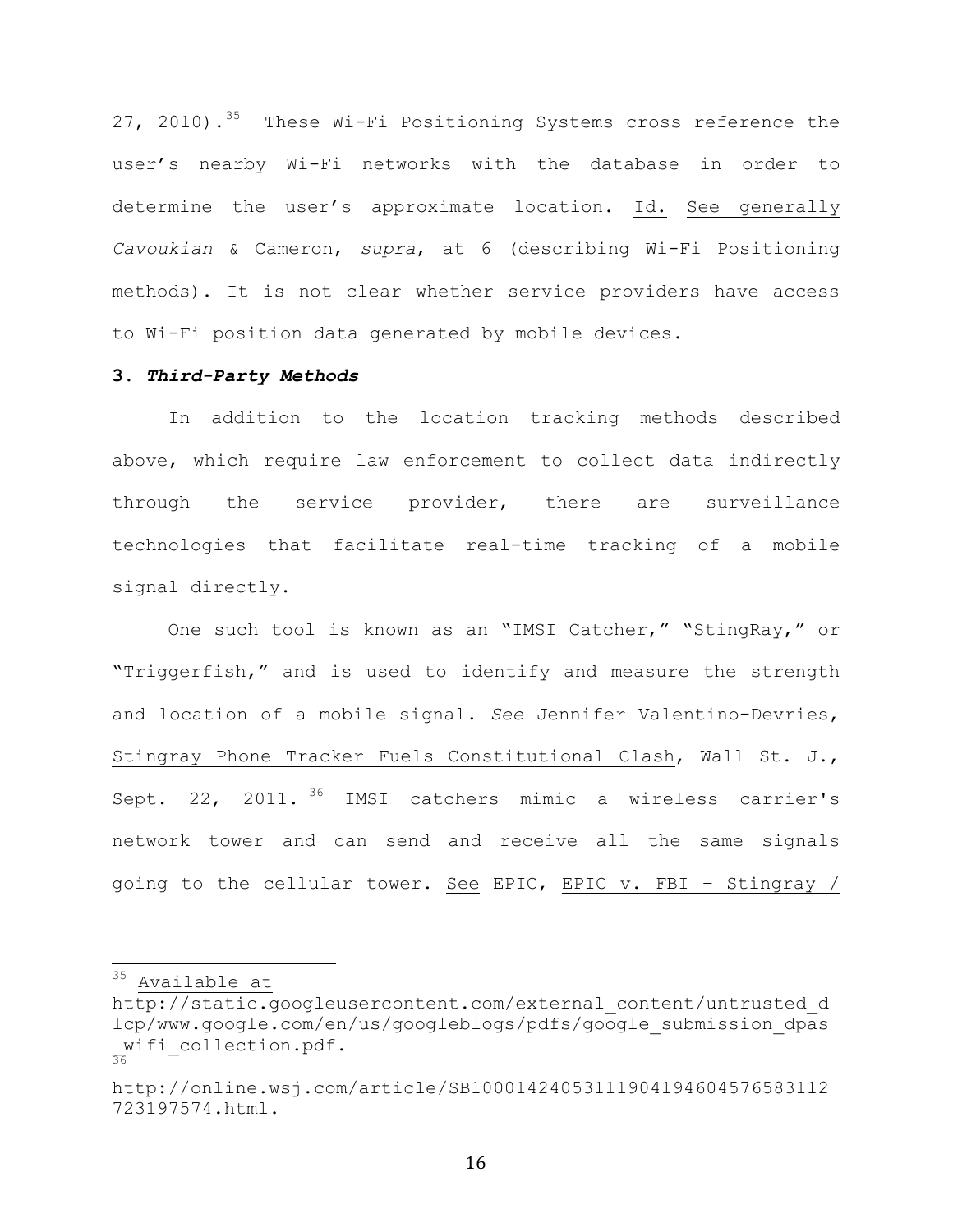Cell Site Simulator (2012).  $37$  IMSI catchers can determine a specific cell phones location by measuring the signal strength of the cell phone from several locations and utilizing triangulation to pinpoint the cell phones location. *Id*. These tools can also be used to identify a device based on its location, rather than the opposite. See In re Application of the U.S. for an Order Authorizing the Use of a Pen Register and Trap and Trace Device, \_\_\_ F. Supp. 2d \_\_\_, 2012 WL 2120492 (S.D. Tex. 2012)("by determining the identifying registration data at various locations in which the Subject's Telephone is reasonably believed to be operating, the telephone number corresponding to the Subject's Telephone can be identified."). At least one court has rejected an application to use such technology because the Government failed to address how they would deal with "information concerning seemingly innocent cell phone users," which would be recorded by the equipment. Id.

## II. **Reasonable Expectation of Privacy in Location of Modern Cell Phones Under Federal and State Constitutions**

Cell phone users maintain constant contact with their cell phones throughout the day, and because the location of a user's cell phone inevitably reveals when a person is within protected spaces including their home. For this reason, all users have a reasonable expectation of privacy in their cell phone location

<sup>37</sup> http://epic.org/foia/fbi/stingray/.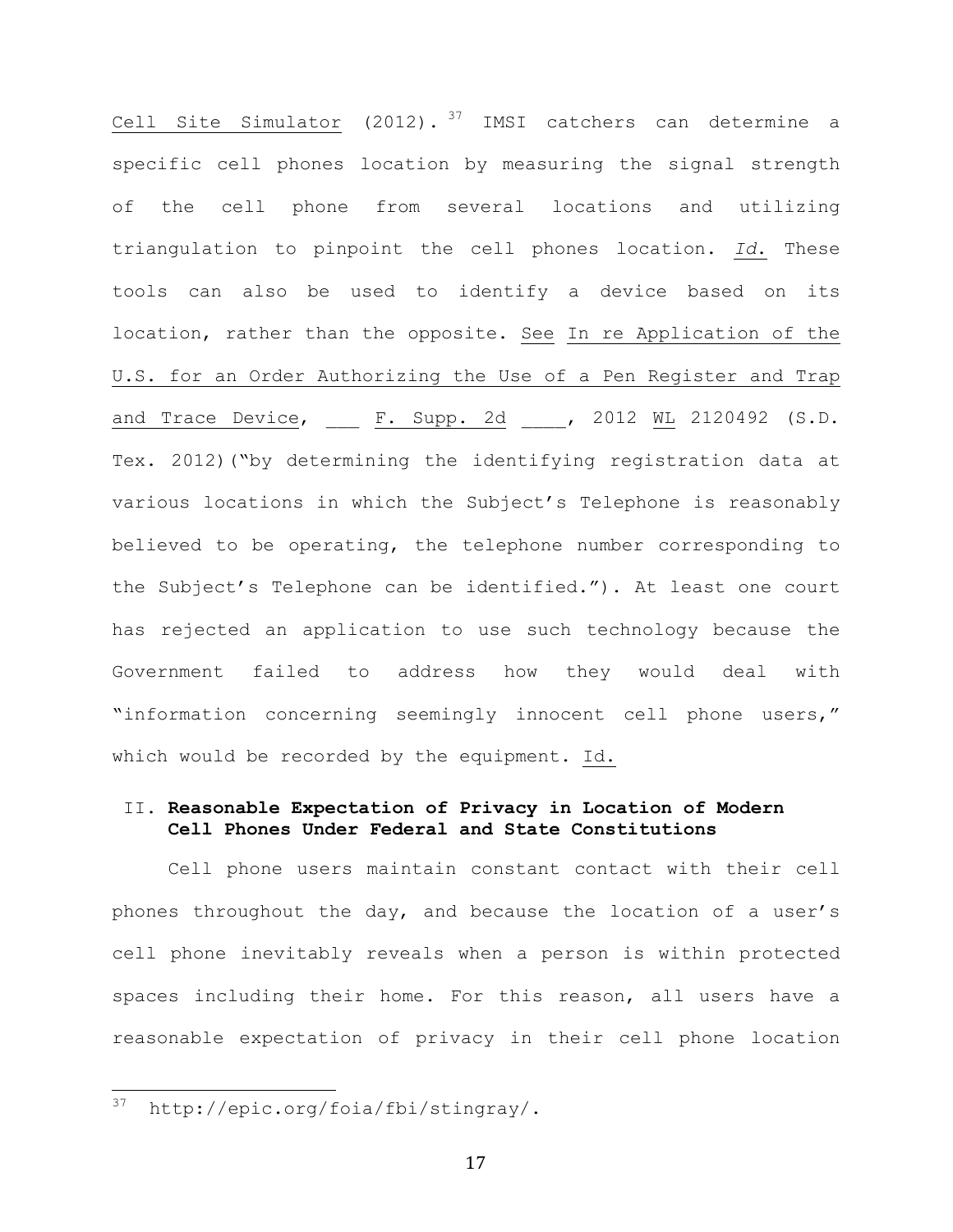under Federal and State constitutions. This analysis begins with the traditional Reasonable Expectation of Privacy test as applied by the United States Supreme Court. See Kyllo v. United States, 533 U.S. 27, 32-33 (2001).

# **A. Individuals Have a Reasonable Expectation of Privacy in the Location of Their Modern Cell Phones Under the Federal Constitution**

The collection and use of location data implicates the Fourth Amendment as the data can expose personal information about location, movement, associations and activities in private spaces such as homes. Society recognizes that individuals have an objective expectation of privacy in this kind of information. A subscriber's reasonable expectation is not eliminated by their use of a cell phone, which is a basic component of modern life. The location data associated with a modern cell phone can be a valuable resource to investigators, but that does not diminish the important privacy interests of cell phone users. Law enforcement can obtain location information in one of two ways: (1) compelled disclosure from a service provider, and (2) direct interception and triangulation of the cell phone signal. Both of these methods implicate Fourth Amendment interests and can be distinguished from those in Smith v. Maryland, 442 U.S. 735 (1979), and United States v. Miller, 425 U.S. 435 (1976).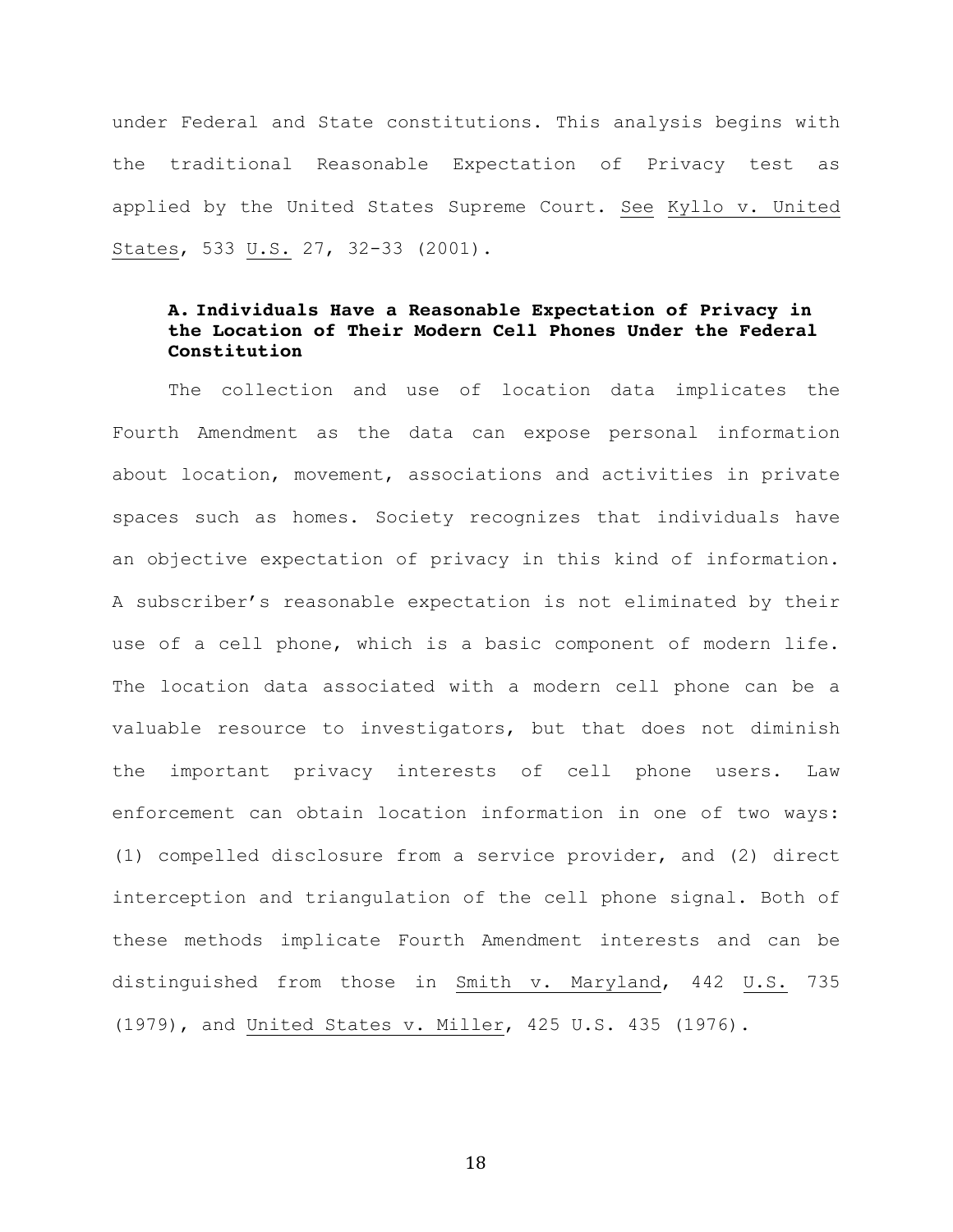An individual's reasonable expectation of privacy in their location is grounded in a pair of United States Supreme Court cases, but has recently been revisited by the Court in United States v. Jones and by other federal and state courts. Congress has also affirmed the privacy of consumer location information. See, e.g., 47 U.S.C. § 222(f). The traditional analysis, based on 'enhanced physical surveillance' is currently adapting to accommodate advances in location tracking technology. The Court has recognized that "[w]hile it may be difficult to redefine the *Katz* test in some instances," it is nevertheless necessary to avoid permitting "police technology to erode the privacy guaranteed by the Fourth Amendment." Kyllo v. United States, 533 U.S. 27, 34 (2001).

The basic components of the reasonable expectation of privacy test, as described in Katz v. United States, 389 U.S. 347 (1967), are (1) the individual's subjective expectation of privacy and (2) society's willingness to recognize that expectation as reasonable. See Kyllo, 533 U.S. at 33. Traditional law enforcement location tracking methods rarely exceeded such expectations because they required physical surveillance. The Court held in a pair of 1980s cases that use of technology to enhance traditional physical surveillance did not violate the target's reasonable expectation of privacy so long as the target was in public view. See United States v.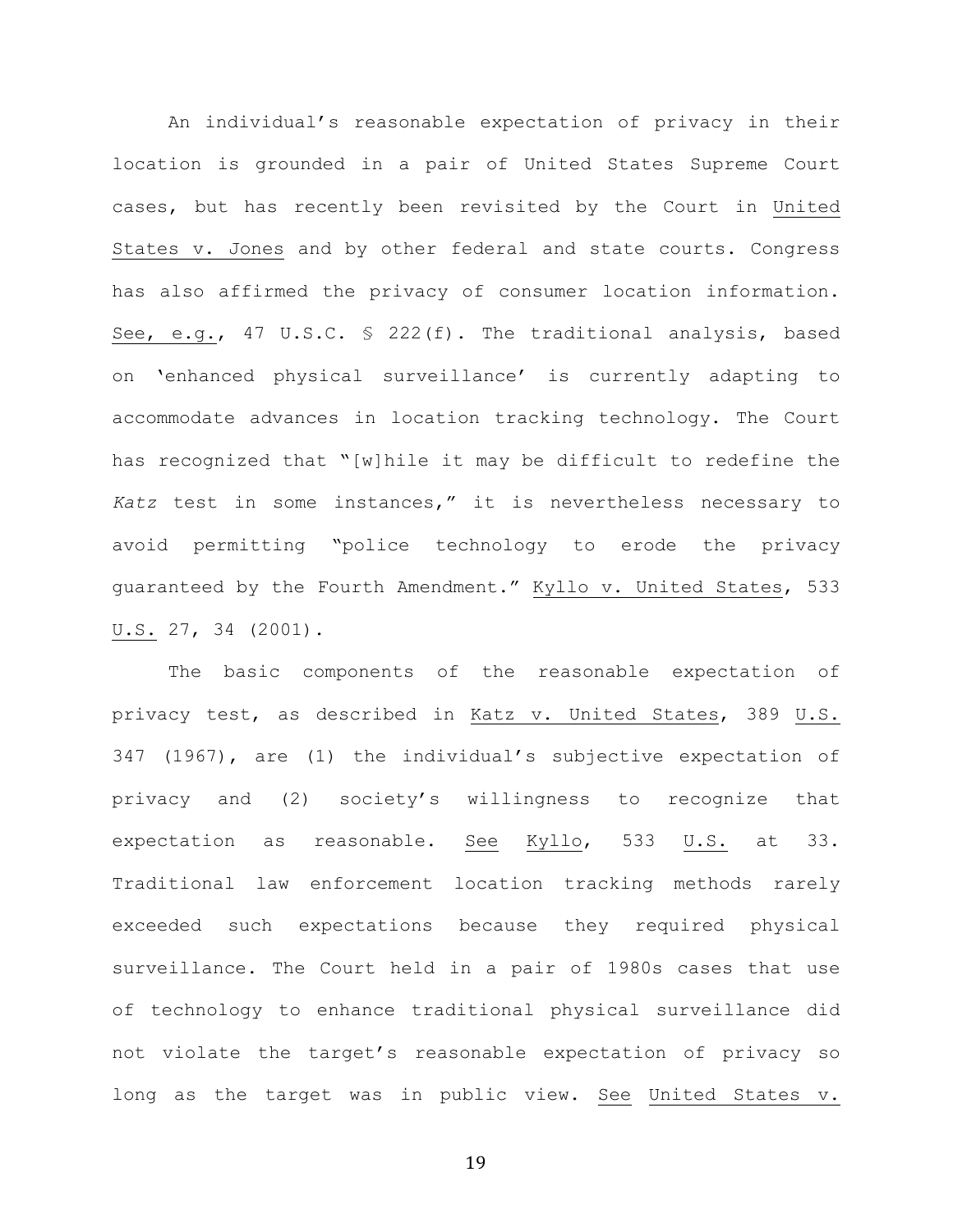Knotts, 460 U.S. 276 (1983) and Karo v. United States, 468 U.S. 705 (1984).

The Court's decision in Knotts was based primarily on the 'public' nature of the surveillance target's activities. As the Court described it, "[a] person travelling in an automobile on public thoroughfares has no reasonable expectation of privacy in his movements from one place to another." Knotts, 460 U.S. at 281. In contrast, the Court recognized in Karo that because "residences are places in which the individual normally expects privacy free of governmental intrusion not authorized by warrant," officers were not allowed to monitor when the "beeper was inside the house, a fact that could not have been visually verified." Karo, 468 U.S. at 715.

This "inside/outside" distinction outlined in Knotts and Karo controlled the installation and use of traditional "tracking devices" by law enforcement. See generally M. Wesley Clark, Cell Phones as Tracking Devices, 41 Val. U. L. Rev. 1413 (2007) (Senior DEA attorney outlining recent judicial treatment of tracking devices). However, that framework was altered by the Court's recent decision in United States v. Jones, 132 S. Ct. 945 (2012). Under the traditional approach, law enforcement "acts at its peril," Clark, supra, at 1465, whenever it uses an electronic tracking device, because it "may not monitor" such a device "in a private place without a warrant" under Karo. In re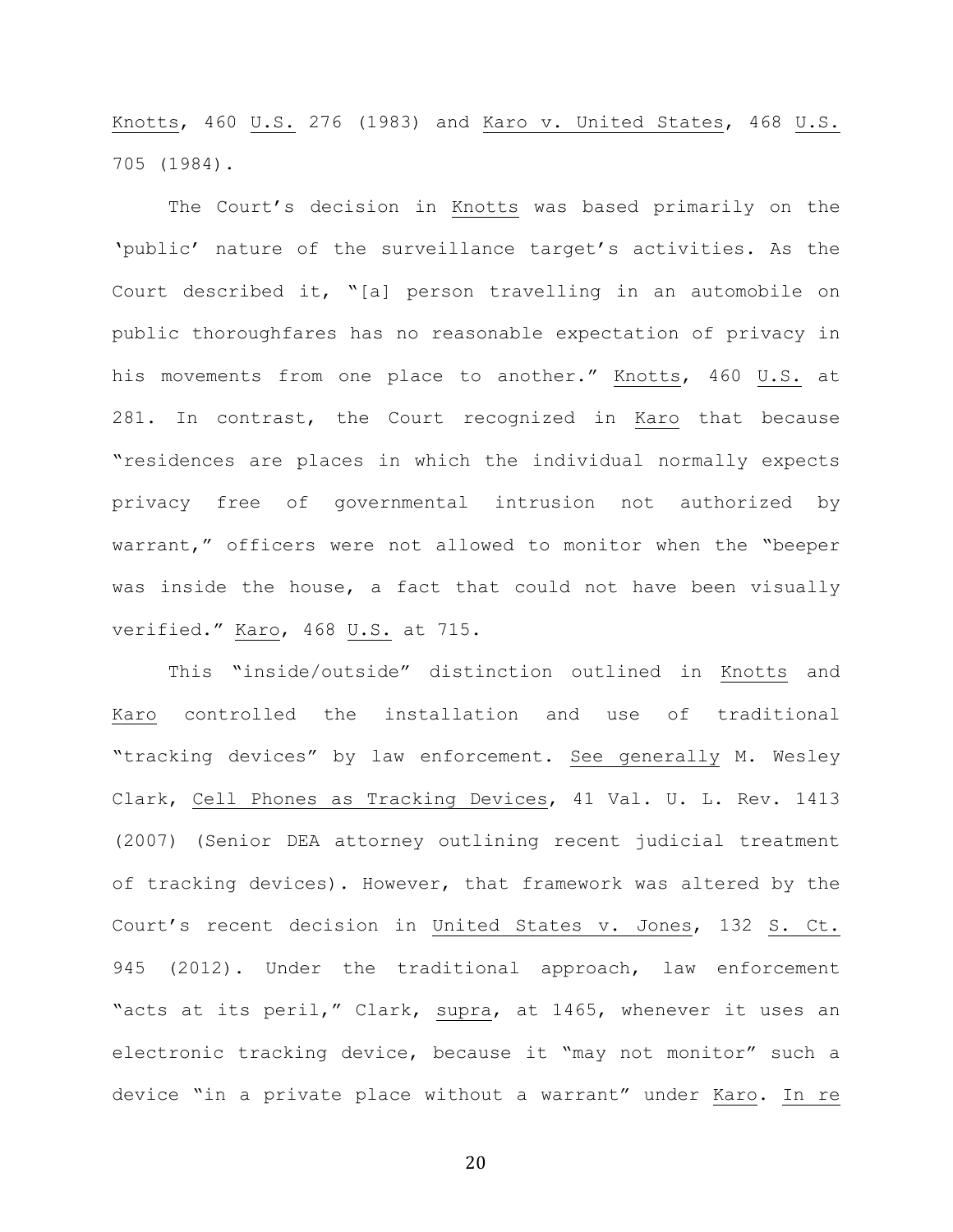Application of U.S. for an Order Authorizing Installation and Use of a Pen Register and a Caller Identification System on Telephone Numbers [Sealed],  $402$  F. Supp. 2d 597 (D. Md. 2005).<sup>38</sup> The Court in *Jones* changed the approach by holding that the installation and use of a GPS tracking device constituted a search under the Fourth Amendment. Jones, 132 S. Ct. at 949.

In addition to the primary holding in *Jones*, the concurring opinions of Justices Sotomayor and Alito provide a five-justice consensus for the conclusion that, at the very least, "longer term GPS monitoring in investigations of most offenses impinges on expectations of privacy." Jones, 132 S. Ct. at 955 (Sotomayor, J., concurring); id at 964 (Alito, J., concurring). *See also* Orin Kerr, *The Mosaic Theory of the Fourth Amendment*, 111 Mich. L. Rev. 311, 313 (2012). This view is supported by other recent federal and state opinions. <sup>39</sup> Thus the Court's

 $38$  See, e.g., United States v. Williams, 650 F. Supp. 2d 633, 67-669 (W.D. Ky. 2009) (no search where GPS device was installed on exterior of vehicle and vehicle was tracked only on public roads, but outcome might have been "entirely different" if device had been installed or monitored while vehicle was located on private property).

 $39$  See State v. Zahn, 812 N.W.2d 490 (S.C. 2012); People v. Weaver, 12 N.Y.3d 433 (2009); State v. Jackson, 150 Wash.2d 251, 262 (2003); In re Application of U.S. for an Order Directing a Provider of Electronic Communications Service to Disclose Records to Government, 620 F.3d 304 (3d Cir. 2010); In re U.S. for Historical Cell Site Data, 747 F. Supp. 2d 827 (S.D. Tex. 2010); State v. Holden, 54 A.3d 1123 (Del. Super. Ct. 2010); Commonwealth v. Wyatt, 30 Mass.L.Rptr. 270 (Mass. Sup. Ct. 2012). As the New York Court of Appeals noted in Weaver: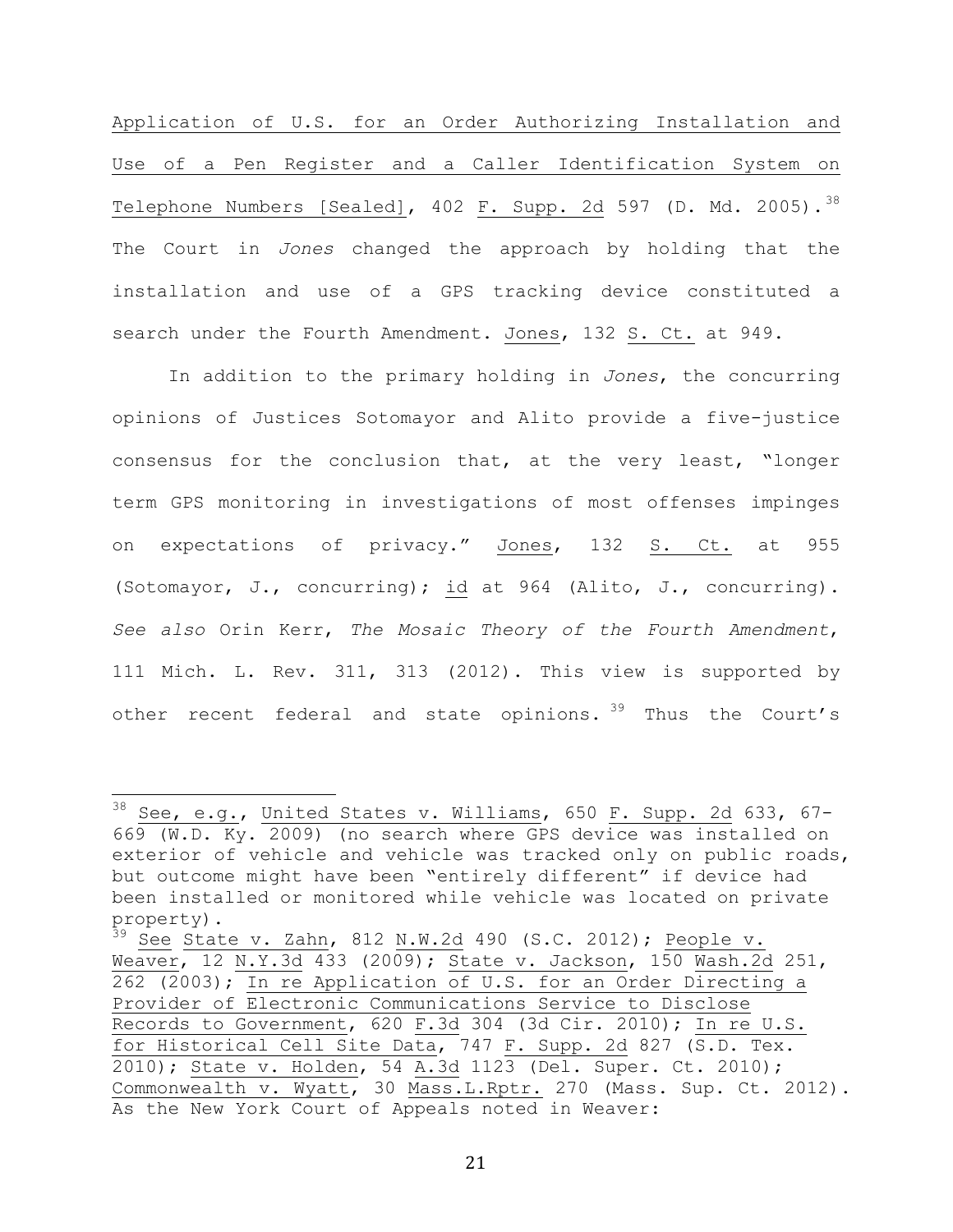opinions in Jones altered the Knotts - Karo framework in two important ways. First, investigators are no longer allowed to operate at their 'peril' by installing and monitoring tracking devices without prior Fourth Amendment justification. 40 Second, law enforcement can no longer justify warrantless location tracking solely on the basis of a target's movement on public thoroughfares.

Based on the Court's analysis in Jones and Karo, the statutory protections for electronic communications, and the capabilities of modern cell phones, this Court should recognize an individual's reasonable expectation of privacy in the location of their cell phone. As the Court's decision in *Jones* established, investigators cannot install or use tracking devices without satisfying Fourth Amendment requirements. Fourth Amendment standards are also applicable to the collection and use of cell phone location data as such data necessarily reveals

Disclosed in the data retrieved from the transmitting unit, nearly instantaneously with the press of a button on the highly portable receiving unit, will be trips the indisputably private nature of which it takes little imagination to conjure: trips to the psychiatrist, the plastic surgeon, the abortion clinic, the AIDS treatment center, the strip club, the criminal defense attorney, the by-the-hour motel, the union meeting, the mosque, synagogue or church, the gay bar and on and on.

!!!!!!!!!!!!!!!!!!!!!!!!!!!!!!!!!!!!!!!!!!!!!!!!!!!!!!!!!!!!!!!!!!!!!!!!!!!!!!!!!!!!!!!!!!!!!!!!!!!!!!!!!!!!!!!!!!!!!!!!!!!!!!!!!!!!!!!!!!!!!!!!!!!!!!!!!!!!!!!!!!!!!!!!!!!!!!!!!!

Weaver, 12 N.Y.3d at 441-42.<br><sup>40</sup> See Ariane de Voque, Supreme Court Ruling Prompts FBI to Turn Off 3,000 Tracking Devices, Yahoo! News (Mar. 7, 2012), http://news.yahoo.com/supreme-court-ruling-prompts-fbi-turn-off-3-154046722--abc-news.html.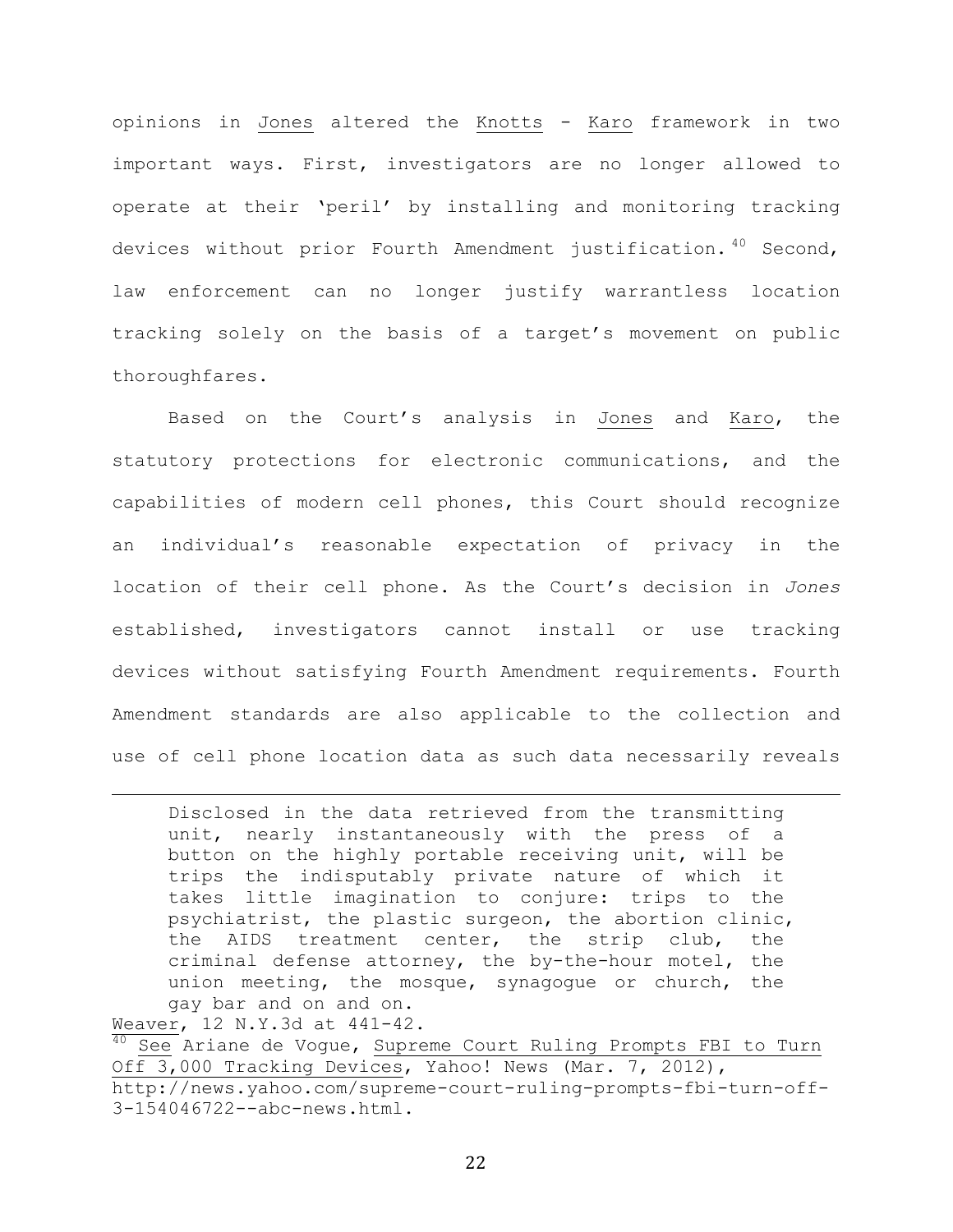information about activities in private spaces. The results of the most recent Pew Internet survey highlight the extremely close attachment between most users and their cell phones. Of those surveyed, 44% sleep with their phones next to their bed to "make sure they didn't miss any calls, text messages, or other updates" and 29% describe their phones as "something they can't imagine living without." Aaron Smith, The Best (and Worst) of Mobile Connectivity, Pew Internet & American Life Project (Nov. 30, 2012). $^{41}$ 

Under Karo, location data that reveals information "about the interior of the premises" is private and protected by the Fourth Amendment. 468 U.S. at 715. Thus, any cell phone location information collected by law enforcement would likely implicate the user's reasonable expectation of privacy. Congress implicitly recognized the private nature of such information when it passed the Communications Assistance for Law Enforcement Act ("CALEA") in 1994, Pub. L. 103-414, 108 Stat. 4280, by making clear that "call-identifying information shall not include any information that may disclose the physical location of the subscriber" when acquired under the minimal pen register standard. 47 U.S.C. § 1002(a). It similarly recognized the privacy interests in location information when it excluded

<sup>&</sup>lt;sup>41</sup>http://pewinternet.org/~/media//Files/Reports/2012/PIP\_Best\_Wor st Mobile 113012.pdf.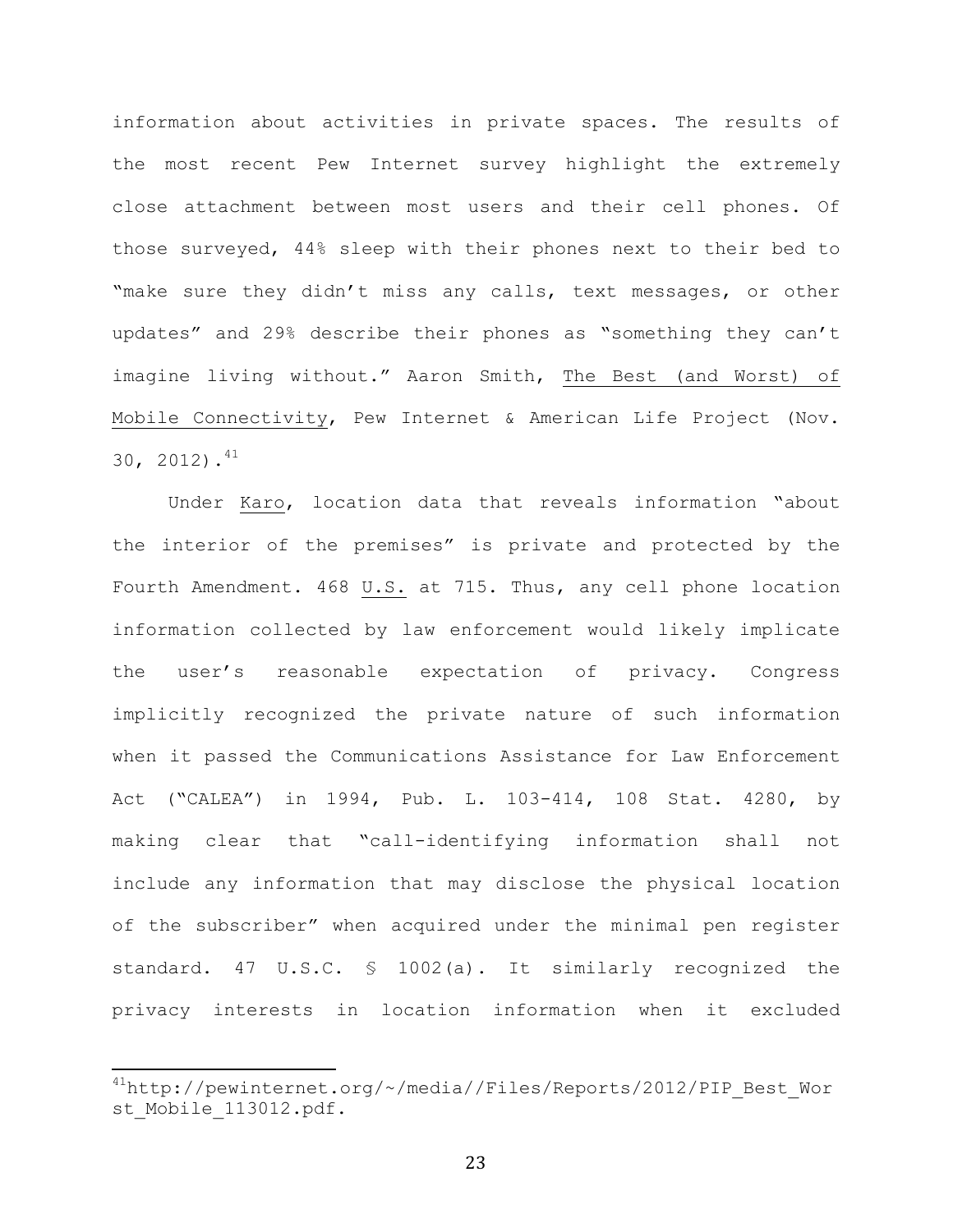information from a "tracking device" from its definition of "electronic communications" subject to mandatory disclosure by statute. *See* 18 U.S.C. § 2510(12)(D), § 3117.

Federal courts in the District of Columbia,  $42$  Indiana,  $43$ Marvland,  $44$  New York,  $45$  Texas,  $46$  and Wisconsin<sup>47</sup> have ruled that service providers cannot be compelled to disclose real-time cell phone location data under the current pen register statute, 18

("This statutory argument does not hinge upon the precision of the requested surveillance. If the dual theory were found to authorize the limited cell site data sought here, it must necessarily authorize far more detailed location information, such as triangulation and GPS data, which unquestionably implicate Fourth Amendment privacy rights."); In re Application for Pen Register and Trap/Trace Device with Cell Site Location Auth., 396 F. Supp. 2d 747, 765 (S.D. Tex. 2005) ("The government's hybrid theory, while undeniably creative, amounts to little more than a retrospective assemblage of disparate statutory parts to achieve a desired result.").  $47$  See In re U.S. for an Order Authorizing the Disclosure of Prospective Cell Site Information, 412 F. Supp. 2d 947 (E.D. Wisc. 2006).

<sup>&</sup>lt;sup>42</sup> See In re The Application of the U.S. for an Order Authorizing the Release of Prospective Cell Site Information, 407 F. Supp.

 $\frac{2d}{43}$  132 (D.D.C. 2005).<br><sup>43</sup> See In re <u>U.S.</u>, Nos. 1:06-MC-6, 7, 2006 <u>WL</u> 1876847, at \*1 (N.D.

Ind. July 5, 2006).<br><sup>44</sup> See In re Application, 439 F. Supp. 2<u>d</u> 456 (D. Md. 2006); <u>In</u> re U.S. for Orders Authorizing Installation and Use of Pen Registers, 416 F. Supp. 2d 390 (D. Md. 2006); In re Application of U.S. for an Order Authorizing Installation and Use of a Pen Register and a Caller Identification System on Telephone Numbers<br>[Sealed], 402 F. Supp. 2d 597 (D. Md. 2005).

<sup>&</sup>lt;sup>45</sup> See In re Application of the U.S. for an Order Authorizing the Installation and Use of a Pen Register, 415 F. Supp. 2d 211 (W.D.N.Y. 2006); In re Application of the U.S. for an Order (1) Authorizing the Use of a Pen Register and a Trap and Trace Device and (2) Authorizing Release of Subscriber Information and/or Cell Site Information, 384 F. Supp. 2d 562 (E.D.N.Y. 2005). <sup>46</sup> See In re U.S., 441 F. Supp. 2d 816, 837 (S.D.N.Y. 2006)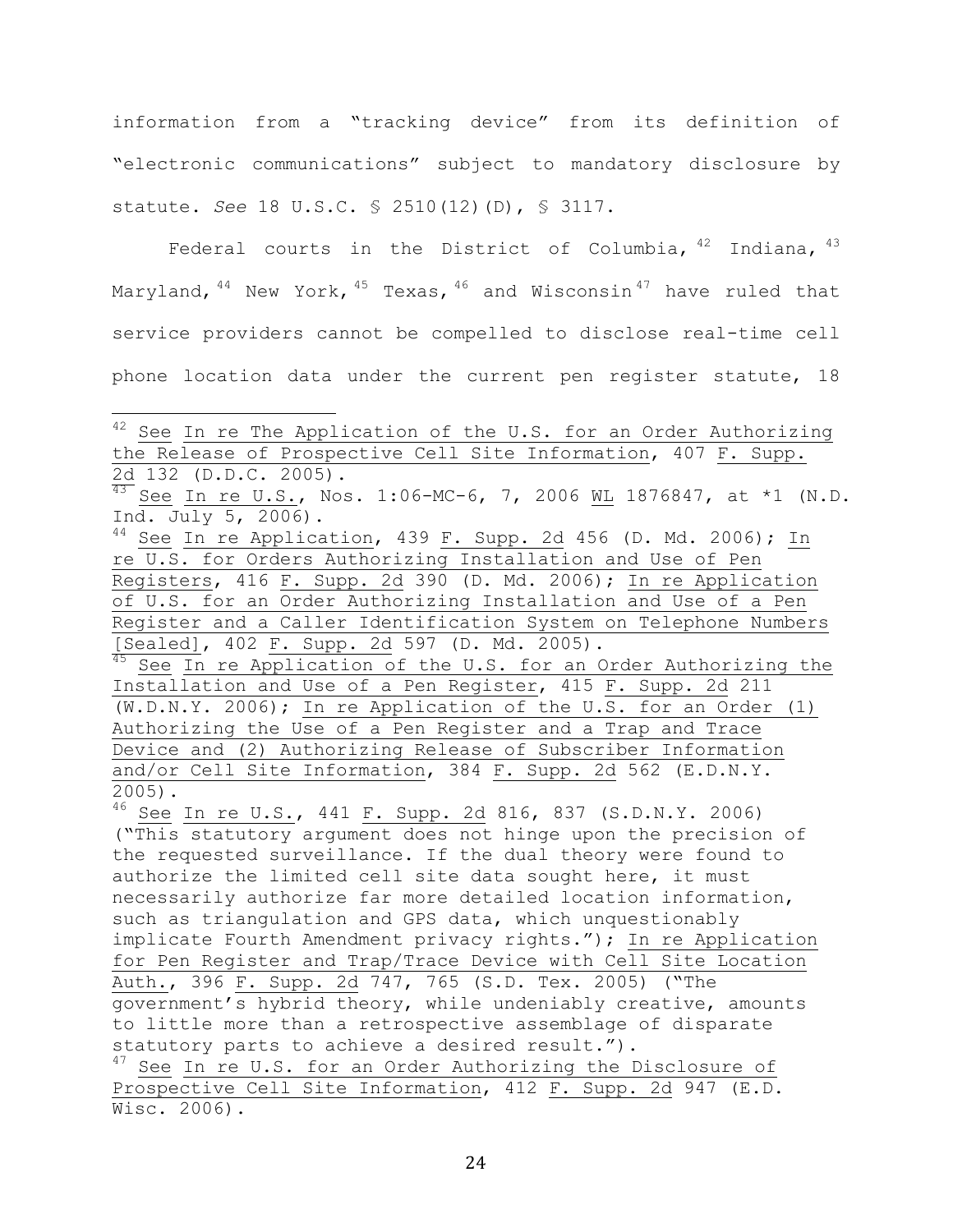U.S.C. § 3121 *et seq*, even in connection with the mandatory disclosure provisions of ECPA, 18 U.S.C. § 2703(d).<sup>48</sup> The Court of Appeals for the Third Circuit has also ruled that a magistrate may require probable cause to order a provider to disclose historical location information under 18 U.S.C. § 2703(d). See In re Application of U.S. for an Order Directing a Provider of Elec. Commc'ns Serv. to Disclose Records to the Gov't, 620 F.3d 304, 320 (3d Cir. 2010). These statutory protections underscore society's overall desire to impose procedural safeguards on the disclosure of location information due to its private nature.

The fact that some subset of cell phone location records, such as those registering movement on public thoroughfares, might be considered unprotected under Knotts is insufficient to outweigh the overall privacy interest in cell phone location data. The Knotts framework is not workable in the cell phone context for several reasons. First, the location data is collected remotely and investigators have no way to know beforehand whether a target is on a public road or in a protected space. Second, the amount of location information generated by cell phones and modern tracking devices is

 $18$  The combination of the pen register and ECPA authorities to justify disclosure of cell phone location records is referred to as the "hybrid theory." See In re Application, 402 F. Supp. 2d at 600.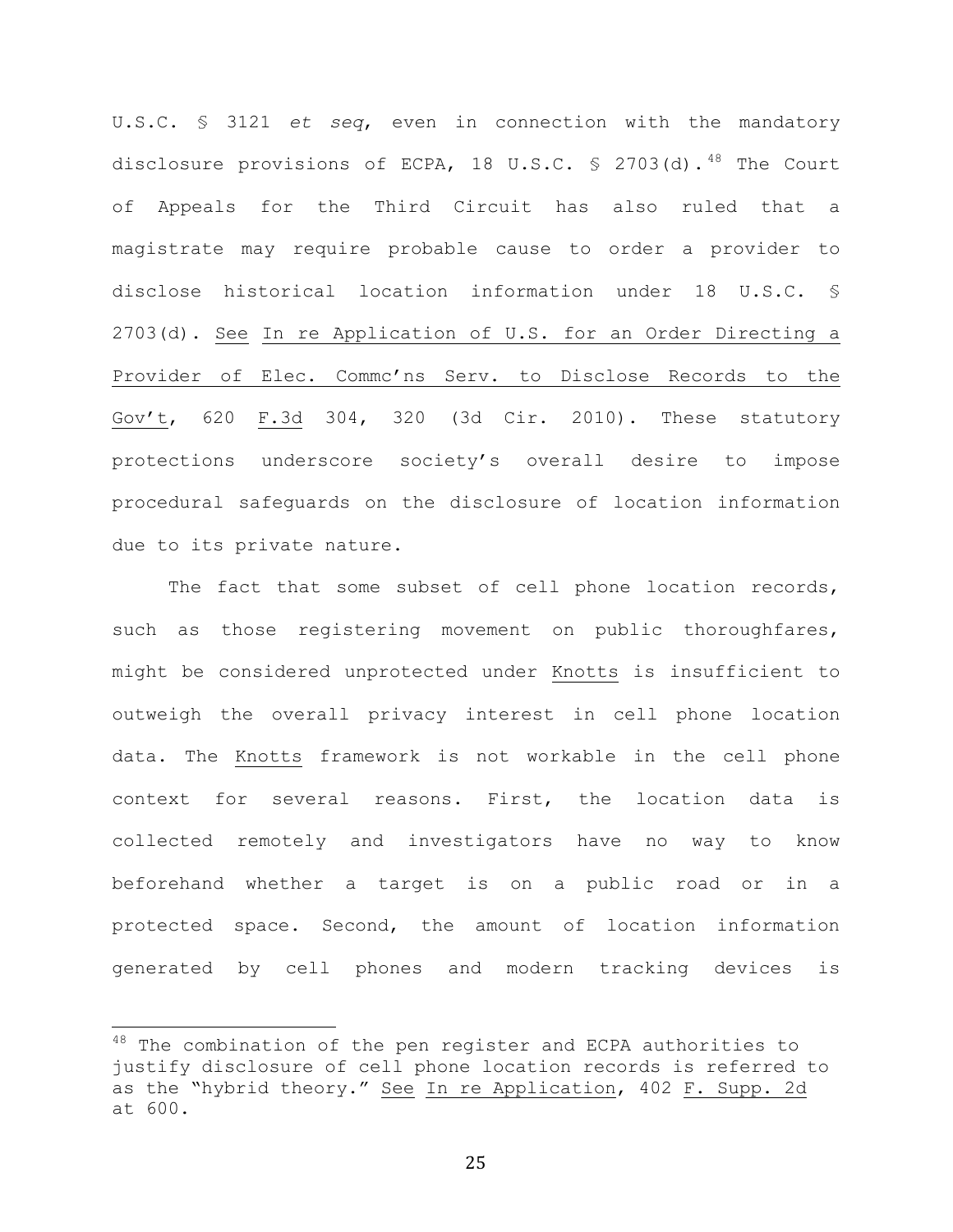enormous, as the Supreme Court recognized in Jones. See 132 S. Ct. at 952 n.6 ("*Knotts* . . . reserved the question whether 'different constitutional principles may be applicable' to 'dragnet-type law enforcement practices' of the type that GPS tracking made possible here.").

Studies of consumer behavior confirm that users have strong location privacy expectations, and are unwilling to share their personal location without prior consent. One study found that users wish to control access to their location information. See Janice Y. Tsai et al., Location-Sharing Technologies: Privacy Risks and Controls (2010)*.* <sup>49</sup> Another study showed that users demand granular control over the location data that they share with third parties. See Michael Benisch et al., Capturing Location-Privacy Preferences: Quantifying Accuracy and User-Burden Tradeoffs, 15 Personal & Ubiquitous Comp. 679 (2011). When users find out about surreptitious monitoring of their location, they strongly object. $50$ 

!!!!!!!!!!!!!!!!!!!!!!!!!!!!!!!!!!!!!!!!!!!!!!!!!!!!!!! <sup>49</sup>

http://cups.cs.cmu.edu/LBSprivacy/files/TsaiKelleyCranorSadeh\_20 09.pdf.

<sup>50</sup> See, e.g., John R. Quain, Changes to OnStar's Privacy Terms Rile Some Users, N.Y. Times Blog: Wheels (Sept. 22, 2011), http://wheels.blogs.nytimes.com/2011/09/22/changes-to-onstarsprivacy-terms-rile-some-users; Nick Bilton, Tracking File Found in iPhones, N.Y. Times, Apr. 20, 2011, available at https://www.nytimes.com/2011/04/21/business/21data.html.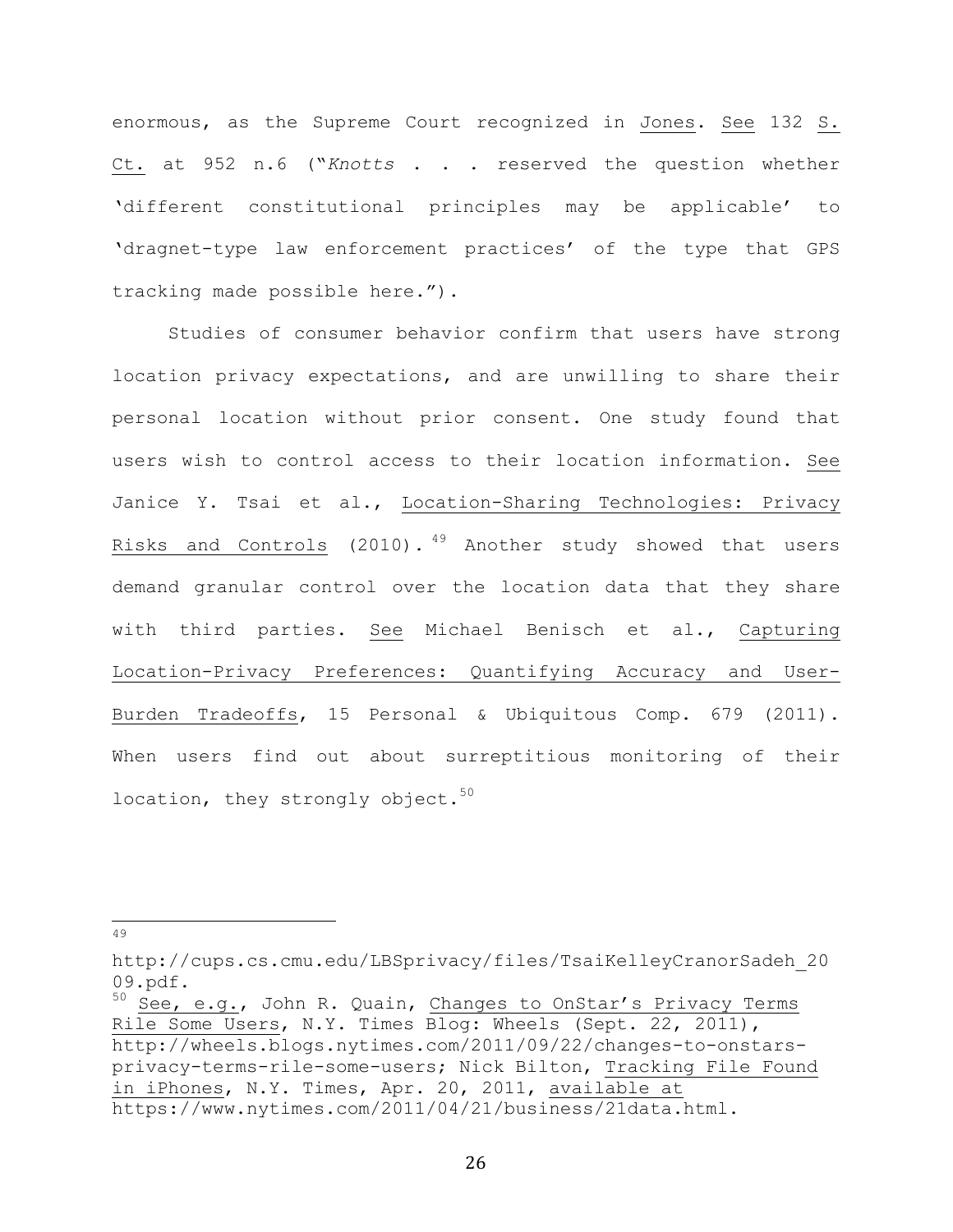**B. An Individual's Reasonable Expectation of Privacy in the Location of Their Cell Phone Is Not Eliminated by the Third Party Doctrine Because Location Data Is Not Voluntarily Disclosed and It Is Protected Under the Communications Act**

Having established that location data from modern cell phones contains private information, the remaining question is whether these records remain unprotected based on the third party doctrine, as outlined by the Supreme Court in Smith v. Maryland, 442 U.S. 735 (1979), and United States v. Miller, 425 U.S. 435 (1976). The third party doctrine is inapplicable to cell phone location records for the reasons outlined by the Court of Appeals for the Third Circuit in In re Application, 620 F.3d 304, 317. "A cell phone customer has not 'voluntarily' shared his location information with a cellular provider in any meaningful way." Id. "[W]hen a cell phone user makes a call, the only information that is voluntarily and knowingly conveyed to the phone company is the number that is dialed and there is no indication to the user that making that call will also locate the user; when a cell phone user receives a call, he hasn't voluntarily exposed anything at all." Id. at 317-[3]18.<sup>51</sup>

Congress has already recognized that consumers have a reasonable expectation of privacy in their cell phone location data. In the Wireless Communications and Public Safety Act of

 $51$  See also United States v. Forest, 355 F.3d 942 (6th Cir. 2004), vacated and remanded on other grounds sub nom. Garner v. United States, 542 U.S. 1100 (2005).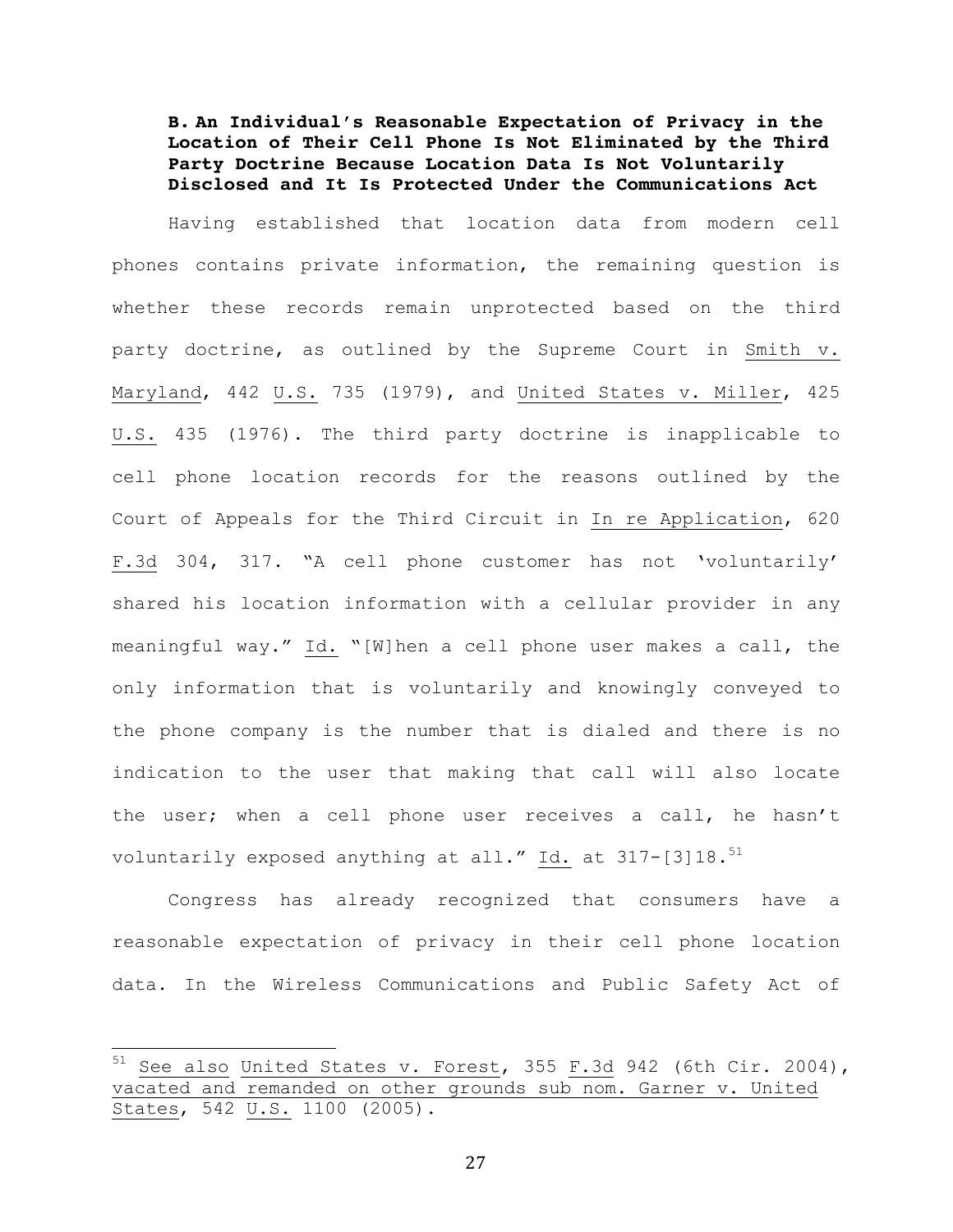1999, Pub. L. 106-81, 113 Stat. 1286 (1999), Congress amended the Communications Act and expressly protected wireless location information. Under the Act, a service provider cannot use or disclose "call location information concerning the user of a commercial mobile service" except with "express prior authorization of the customer" other than in accordance with the E-911 provisions. 47 U.S.C. § 222(f). The E-911 provisions make clear that location information is to be disclosed without prior authorization only in emergency circumstances. 47 U.S.C. § 222(d)(4).

# **C. Many State Supreme Courts Provide Privacy Protections at Least as Expansive as the Fourth Amendment, and New Jersey and Other States Explicitly Recognize Privacy Rights in Records Held by Third Parties**

Most state constitutions contain protections for individual privacy that are at least as expansive as the Fourth Amendment. Stephen E. Henderson, Learning from All Fifty States: How to Apply the Fourth Amendment and Its State Analogs to Protect Third Party Information from Unreasonable Search, 55 Cath. U. L. Rev. 373, 393 (2007). However, the privacy standards applicable under some state constitutions differ from Fourth Amendment standards in important ways relevant to an individual's reasonable expectation of privacy in cell phone location information.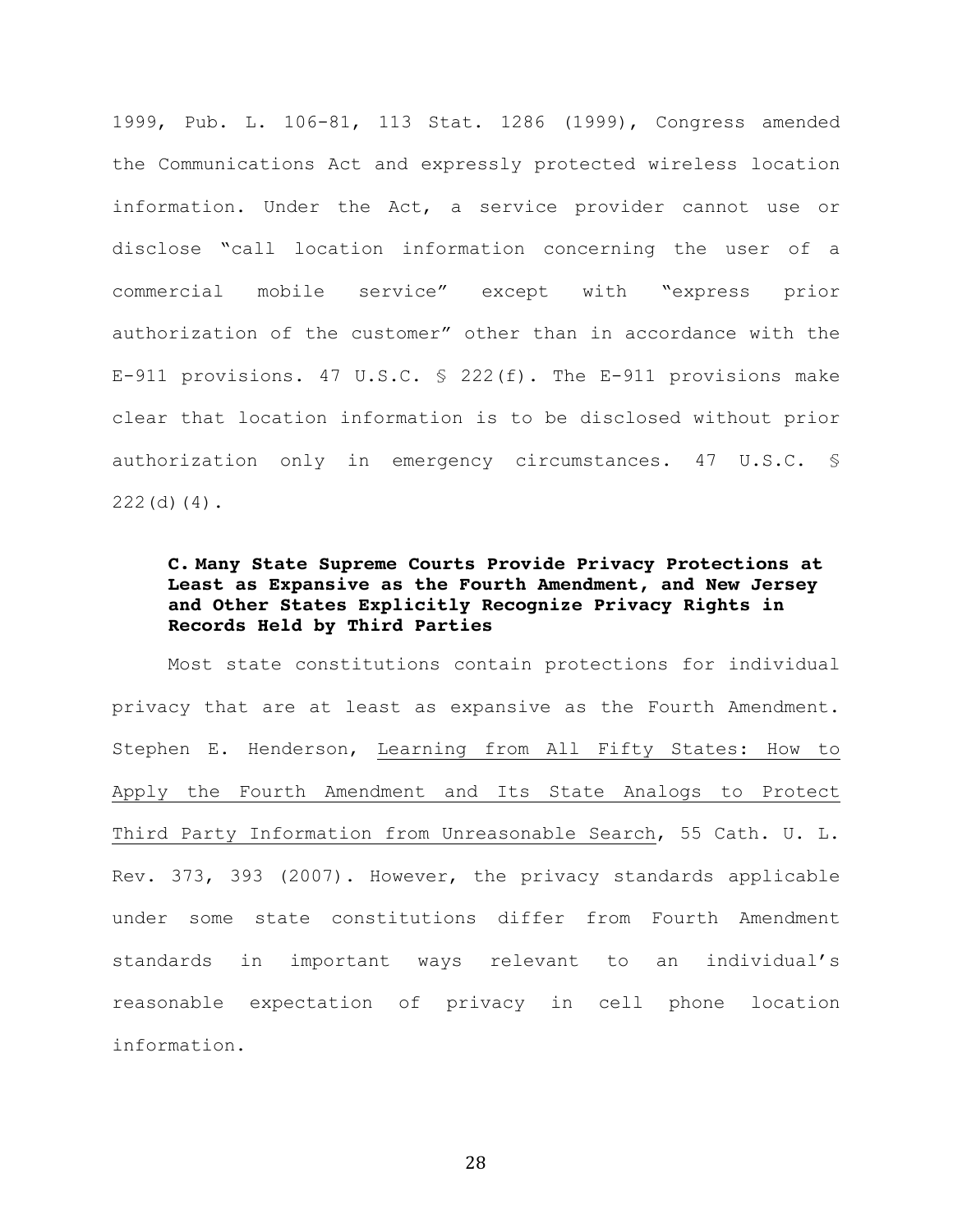Eleven states have rejected the third party doctrine in some form. Id. at  $395.^{52}$  Other states have applied more stringent standards to the placement of location tracking devices even before Jones. See, e.g., Commonwealth v. Connolly, 454 Mass. 808 (2009); People v. Weaver, 12 N.Y.3d 433 (2009); People v. Oates, 698 P.2d 811, 816-818 (Colo. 1986). Some state courts have even gone so far as to recognize a reasonable expectation of privacy in cell phone location information explicitly. See, e.g., Commonwealth v. Wyatt, 30 Mass.L.Rptr 270 (Mass. Sup. Ct. 2012). Other courts disagree. See, e.g., People v. Hall, 86 A.D.3d 450 (N.Y. App. Div. 1st 2011). To the extent that other states recognize a constitutional privacy right at least as expansive as the Fourth Amendment, they should recognize that an individual has a reasonable expectation of privacy in the location of their cell phone under Jones and Karo as discussed in Part II.A. States that provide stronger protections for third party records, such as New Jersey, see State v. Hunt, 91 N.J. 338 (1982)(finding that phone toll billing records were

 $52$  As Henderson describes, the states that "Reject the Federal Third-Party Doctrine" under his analysis are: California, Colorado, Florida, Hawaii, Idaho, Illinois, Montana, New Jersey, Pennsylvania, Utah, and Washington. Id. Specific case references can be found in Henderson's article on pages 396-399. Henderson also identified six states that "might reject" the third party doctrine: Alaska, Arkansas, Indiana, Massachusetts, Minnesota, New Hampshire, Oregon, South Dakota, Texas, and Vermont. Id. at 400-405.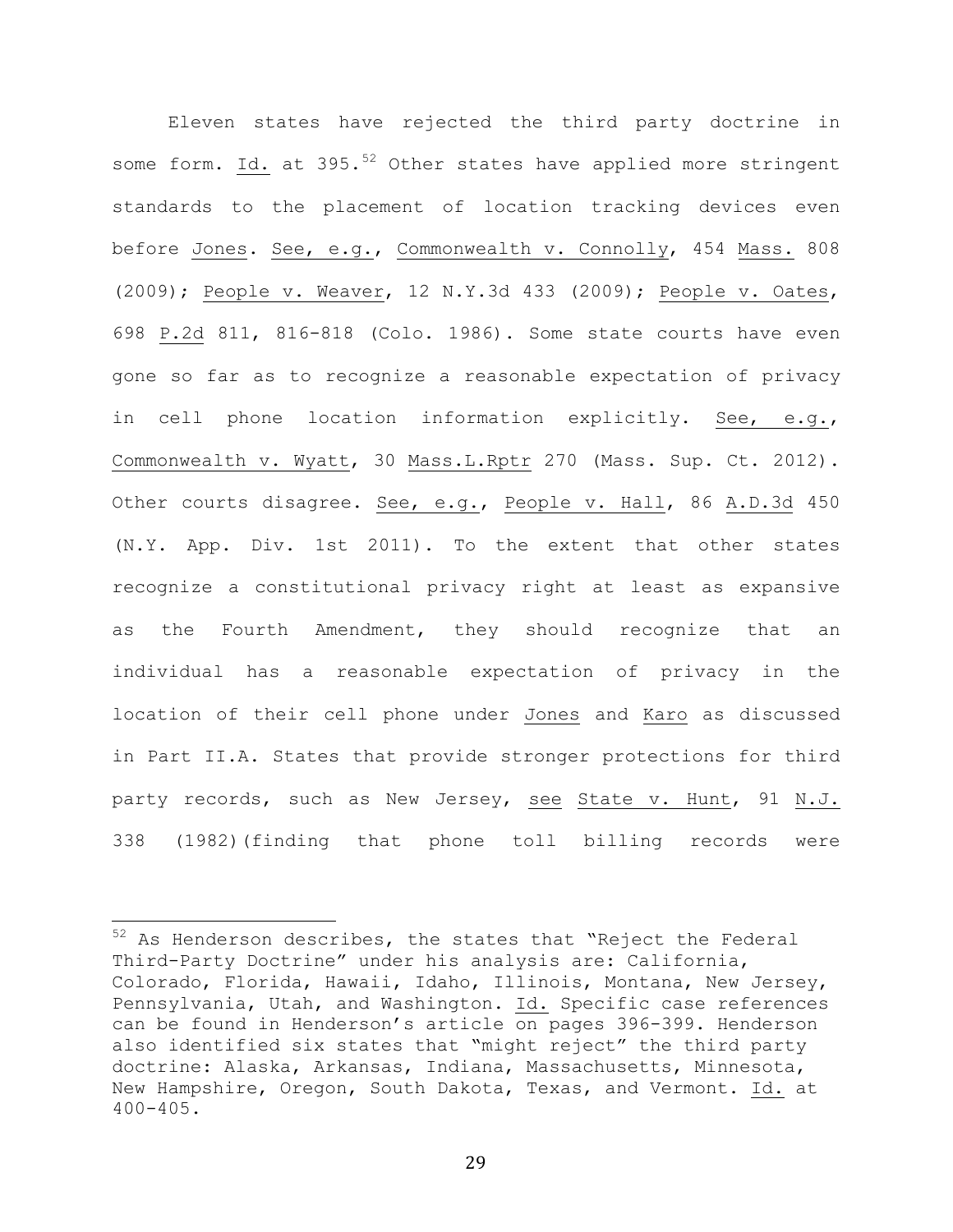protected), should be even more inclined to recognize the privacy of cell phone location records.

#### **CONCLUSION**

In light of this supplemental brief and the previous *amicus curiae* brief filed with this Court, EPIC urges this Court to find that an individual has a reasonable expectation of privacy in the location of their cell phone.